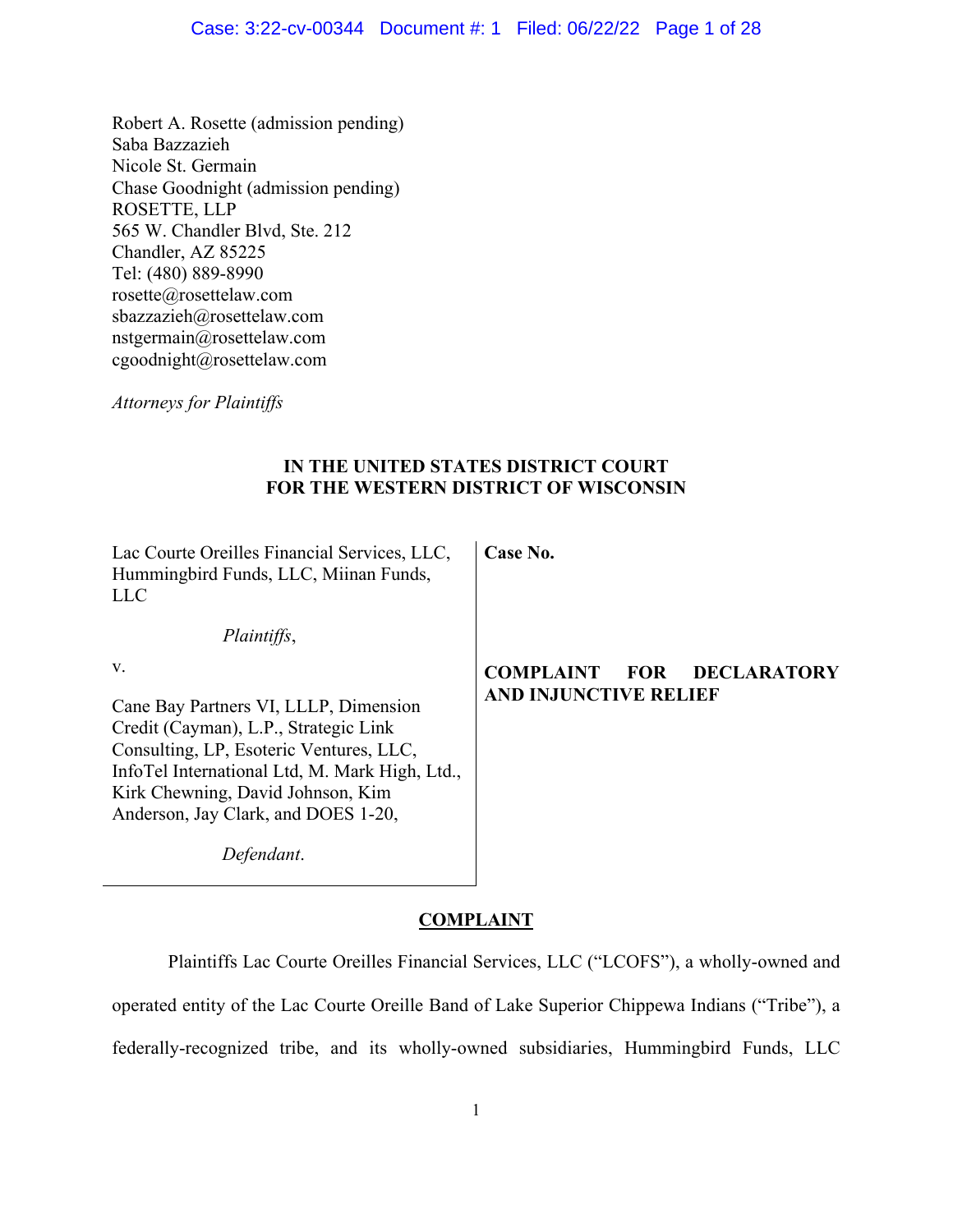## Case: 3:22-cv-00344 Document #: 1 Filed: 06/22/22 Page 2 of 28

("Hummingbird") and Miinan Funds, LLC ("Miinan"), bring this complaint against David Johnson and Kirk Chewning, the co-owners of Cane Bay Partners VI, LLLP ("Cane Bay"), and their co-conspirators Dimension Credit (Cayman), L.P. ("Dimension Credit"), Strategic Link Consulting, LP ("Strategic Link"), Esoteric Ventures, LLC, d/b/a Max Touch Services ("Esoteric"), InfoTel International Ltd., d/b/a Voyse International ("InfoTel"), M. Mark High, Ltd., John Clark, Jay Clark, and Kim Anderson (collectively, "Defendants"). The Court's prompt intervention is required to enjoin and remedy years of Defendants' predatory and collusive business practices against the Tribe and its business entities. Defendants' continued unlawful actions cannot continue and for the reasons stated herein, this Court should find accordingly.

## **NATURE OF THE ACTION**

1. This action arises out of Defendants' years-long effort to prevent the Tribe and its employees from taking rightful control over its businesses, converting millions of dollars from Plaintiffs—funds that should have been available to support important tribal governmental services.

2. Kirk Chewning, through Cane Bay and Dimension Credit, orchestrated a scheme to exercise de facto control over the Tribe's lending businesses to facilitate an illegal lending enterprise and charge consumers up to 730% annual interest for loan. Defendants, playing on the Tribe's desperate desire to diversify its limited economy by creating new opportunities and governmental support for its people, held themselves out as industry experts and successful businessmen willing to consult on the development of, and provide services for, the Tribe's lending venture. However, unbeknownst to the Tribe, Chewning and Cane Bay really sought the framework of a thinly-veiled, carefully structured "rent-a-tribe" scheme — a business that was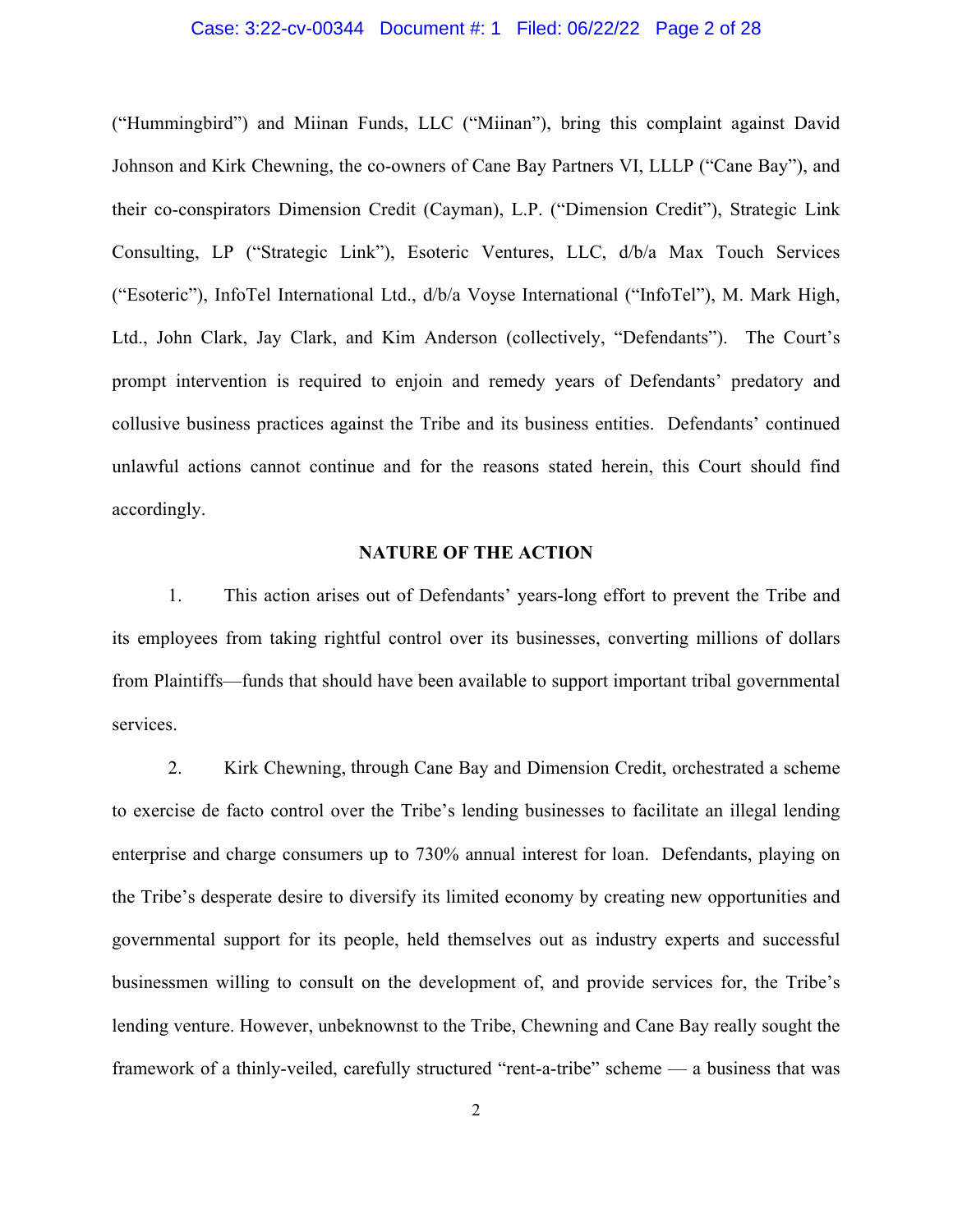## Case: 3:22-cv-00344 Document #: 1 Filed: 06/22/22 Page 3 of 28

tribally owned and operated on paper, but in reality, merely a front for non-tribal companies and individuals to continue their illegal offshore operations and skim money from the Tribe.

3. In 2020, when Plaintiffs sought to exercise greater control over the operations of their own business, and demanded accountability and transparency with the services provided pursuant to the contractual relationship between the parties, Defendant Chewning began a malicious pursuit to first erode the value of the Tribe's portfolios, then threaten to put Plaintiffs out of business, then refuse to perform services while also refusing to provide Plaintiffs with access to their own asset and intellectual property. Most recently, grasping for leverage, Defendant Chewning then urged Plaintiffs' capital source, Dimension Credit, to concoct an implausible story about interest rate increases, call Plaintiffs' note, and plan an embarrassing legal strategy to maintain a pretense of clean hands. All of these efforts were geared toward maintaining Defendant Chewning's control and allowing Defendant Chewning to bleed the Tribe's asset dry.

4. Over the course of the last year, when LCOFS Chief Executive Officer Scott Soli directly confronted Defendant Chewning with incorrect billing, inflated and unsubstantiated expense reimbursement demands, Defendant Chewning initially worked cooperatively with Plaintiffs to remove some entries and correct several material falsities with bills sent to Plaintiffs. However, when Plaintiffs confronted Defendant Chewning with the scale of Defendants' misrepresentations, Defendant Chewning changed tone, demanded full payment of outstanding expenses and refused to provide access to Plaintiffs' own data to operate its business in violation of the parties' contractual relationship. Defendants Cane Bay, Strategic Link, InfoTel, Esoteric, and M. Mark High demanded full payment and liquidated damages from Hummingbird and Miinan.

3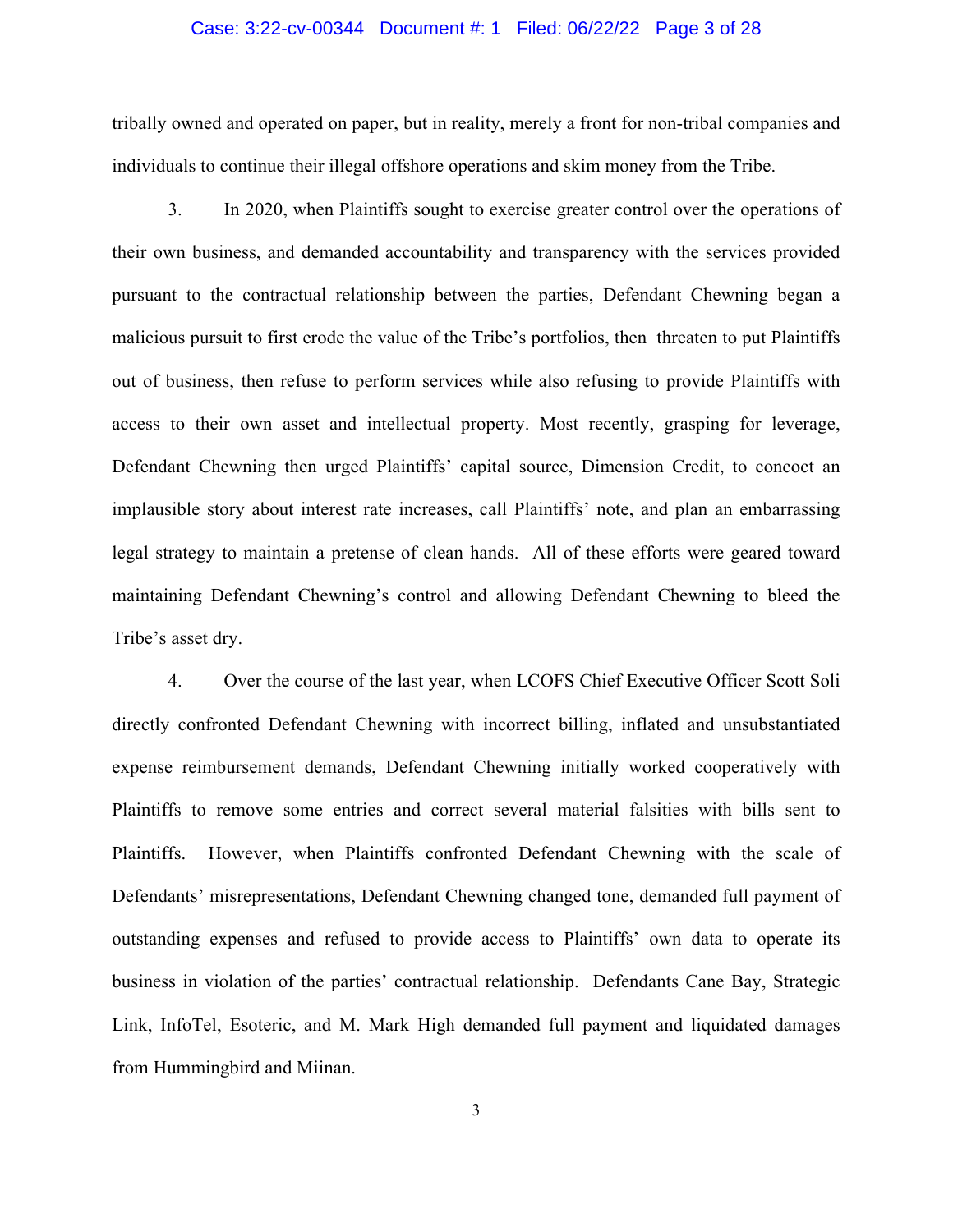## Case: 3:22-cv-00344 Document #: 1 Filed: 06/22/22 Page 4 of 28

5. At the same time, and in abject bad faith, Defendant Chewning sought to have Dimension Credit call Plaintiffs' loan, which it did in late May 2022. Dimension Credit, pretending that it is uninvolved and in some fantastical dreamland comes to this action with clean hands, refused to participate in global mediation, claiming it has nothing to do with the dispute with Defendant Chewning and his entities. In the wake of this continued and egregious conduct, Plaintiffs were forced to initiate the instant action**.**

### **THE PARTIES**

6. Plaintiff Lac Courte Oreilles Financial Services, LLC is a limited liability company formed under the laws of the Lac Courte Oreilles Band of Lake Superior Chippewa Indians. Its wholly-owned subsidiaries, Hummingbird and Miinan, own portfolios of unsecured online consumer loans originated under Tribal law.

7. Defendant Kirk Chewning is an individual residing in St. Croix in the U.S. Virgin Islands. He is the co-owner and officer of Defendant Cane Bay Partners VI, LLLP.

8. Defendant David Johnson is an individual residing in St. Croix in the U.S. Virgin Islands. He is the co-owner and officer of Defendant Cane Bay Partners VI, LLLP.

9. Defendant Cane Bay Partners VI, LLLP is a limited liability partnership based in the U.S. Virgin Islands. Cane Bay is owned and controlled by Defendants Chewning and Johnson.

10. Defendant Strategic Link Consulting, LP is a limited partnership based in the State of Texas. It is an affiliate business of Cane Bay under the control of Kirk Chewning.

11. Defendant Esoteric Ventures, LLC, d/b/a as Max Touch Services is a limited liability company based in the State of Utah. It is an affiliate business of Cane Bay under the control of Kirk Chewning.

4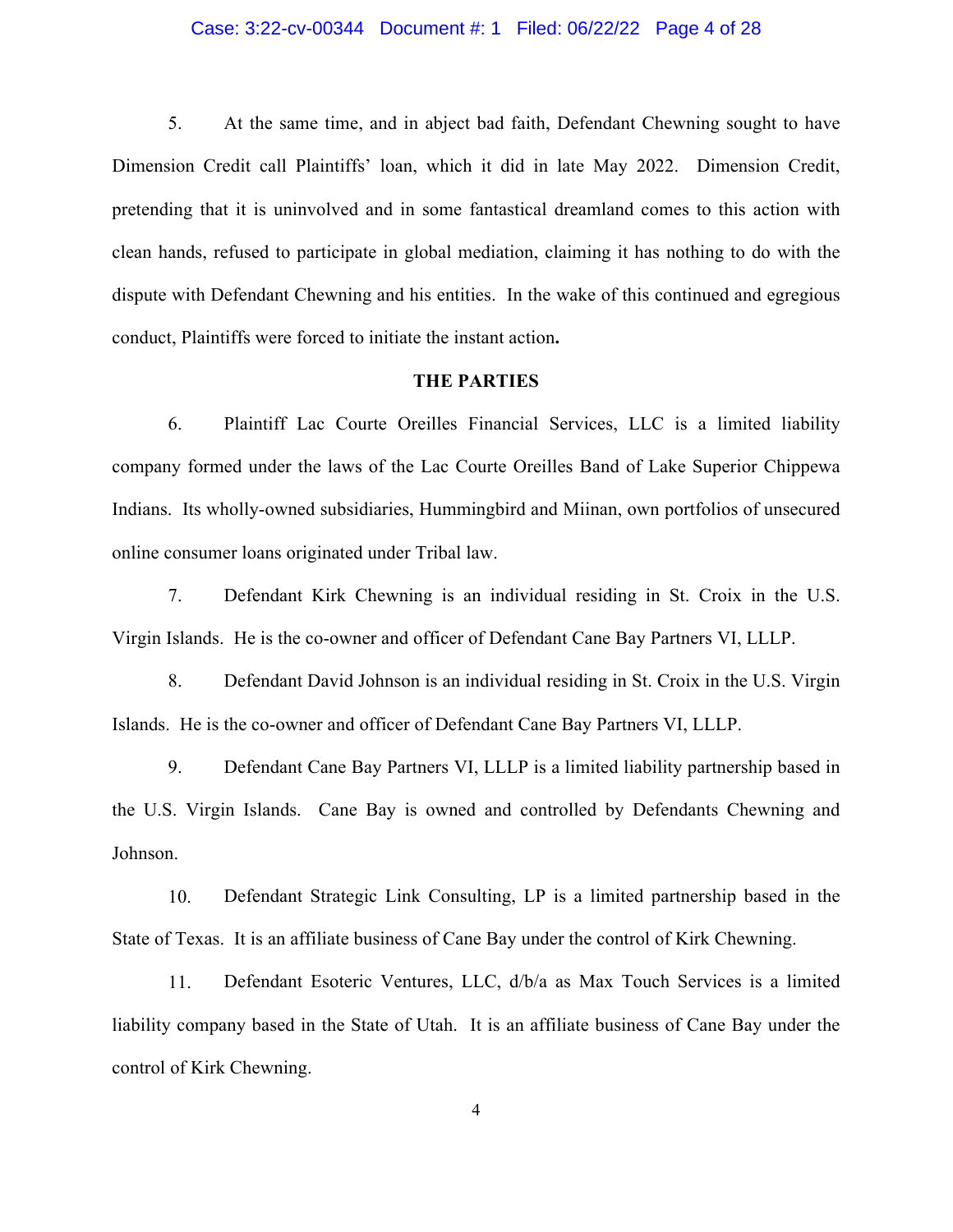## Case: 3:22-cv-00344 Document #: 1 Filed: 06/22/22 Page 5 of 28

12. Defendant InfoTel International, Ltd., d/b/a Voyse International is an international business company based in Belize. It is an affiliate business of Cane Bay under the control of Kirk Chewning.

13. M. Mark High, Ltd. ("M. Mark High"), is an international business company based in Belize. It is an affiliate business of Cane Bay under the control of Kirk Chewning.

14. Defendant Dimension Credit (Cayman), LP is a limited partnership based in the Cayman Islands. Upon information and belief it is owned and controlled, directly or indirectly, by Kirk Chewning.

15. Defendant Jay Clark is an individual residing in Georgia and serves as Chief of Staff to Cane Bay as well as General Manager and CFO of Defendant Strategic Link.

16. Defendant Kim Anderson is an individual residing in Georgia and serves as the Chief Executive Officer for several of the co-conspirators' auxiliary loan servicer entities.

## **JURISDICTION AND VENUE**

17. The Court has original jurisdiction over this action pursuant to 18 U.S.C. § 1964 because Plaintiffs' raise violations under 18 U.S.C. § 1962. The Court also has jurisdiction pursuant to 28 U.S.C. § 1331, as this dispute arises under federal law. The Court has jurisdiction over the remaining causes of actions in this Complaint on the basis of supplemental jurisdiction pursuant to 28 U.S.C. § 1367.

18. This Court may grant the injunctive and declaratory relief sought pursuant to 28 U.S.C. §§ 2201-02.

19. Venue is proper in this district pursuant to 28 U.S.C. § 1391(b)(2), as a substantial part of the events or omissions giving rise to Plaintiffs' claims occurred in this district.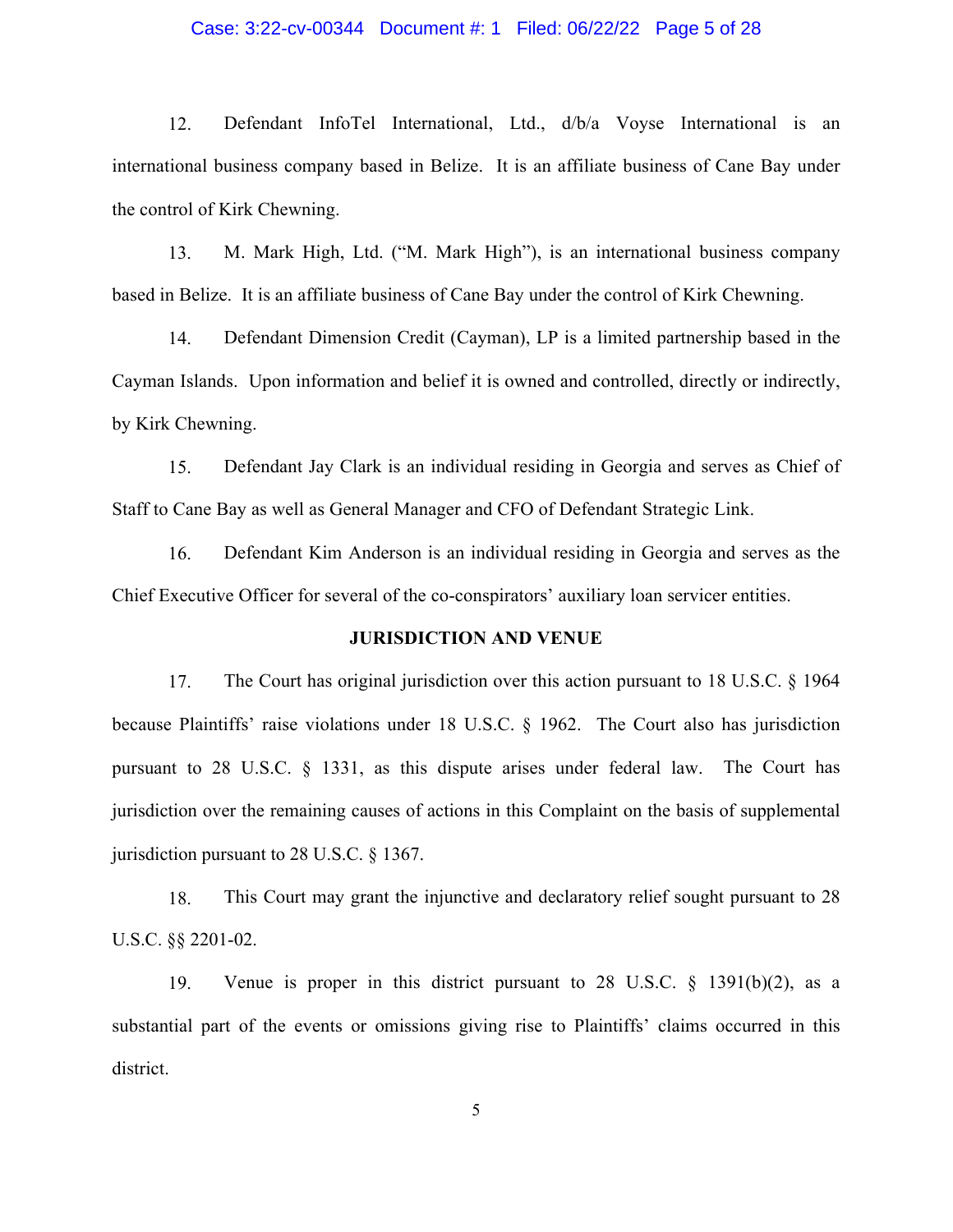## **FACTUAL ALLEGATIONS**

20. The Lac Courte Oreilles Band of Lake Superior Chippewa Indians ("Tribe") is a federally recognized Indian tribe located in rural Wisconsin. Thousands of the Tribe's membership live on the Reservation. In addition to government services, the Tribe provides employment for members and the community and is the single largest employer in Sawyer County. Because the area is without a significant nearby population, the Tribe's gaming endeavors have yielded modest returns. Consequently, governmental services are limited, and Tribal members have unmet needs in the community.

21. In hopes of improving their economy and providing comprehensive governmental services, the Tribe became interested in pursuing an online consumer lending venture. Eventually, the Tribe created LCOFS pursuant to Tribal law, a Tribally owned limited liability company charged with developing and managing this new venture.

22. After LCOFS's creation, the Tribe began searching in earnest for an experienced business partner who could help guide and develop their business.

23. Around late 2012, the Tribe first met Defendants Chewning and Johnson, who held themselves out as successful businessmen with decades of industry experience. Ultimately, Chewning convinced the Tribe that it was a perfect match with minimal risk  $-$  as his business and its affiliates offered comprehensive loan servicing at every level of the enterprise, could train tribal members to take over call center operations, and would even provide financing to launch.

24. Kirk Chewning is a native of the State of Michigan who has worked in the consumer finance industry for thirty years. After working in more traditional banking roles, Chewning transitioned to the subprime consumer lending market, and began to launch, manage,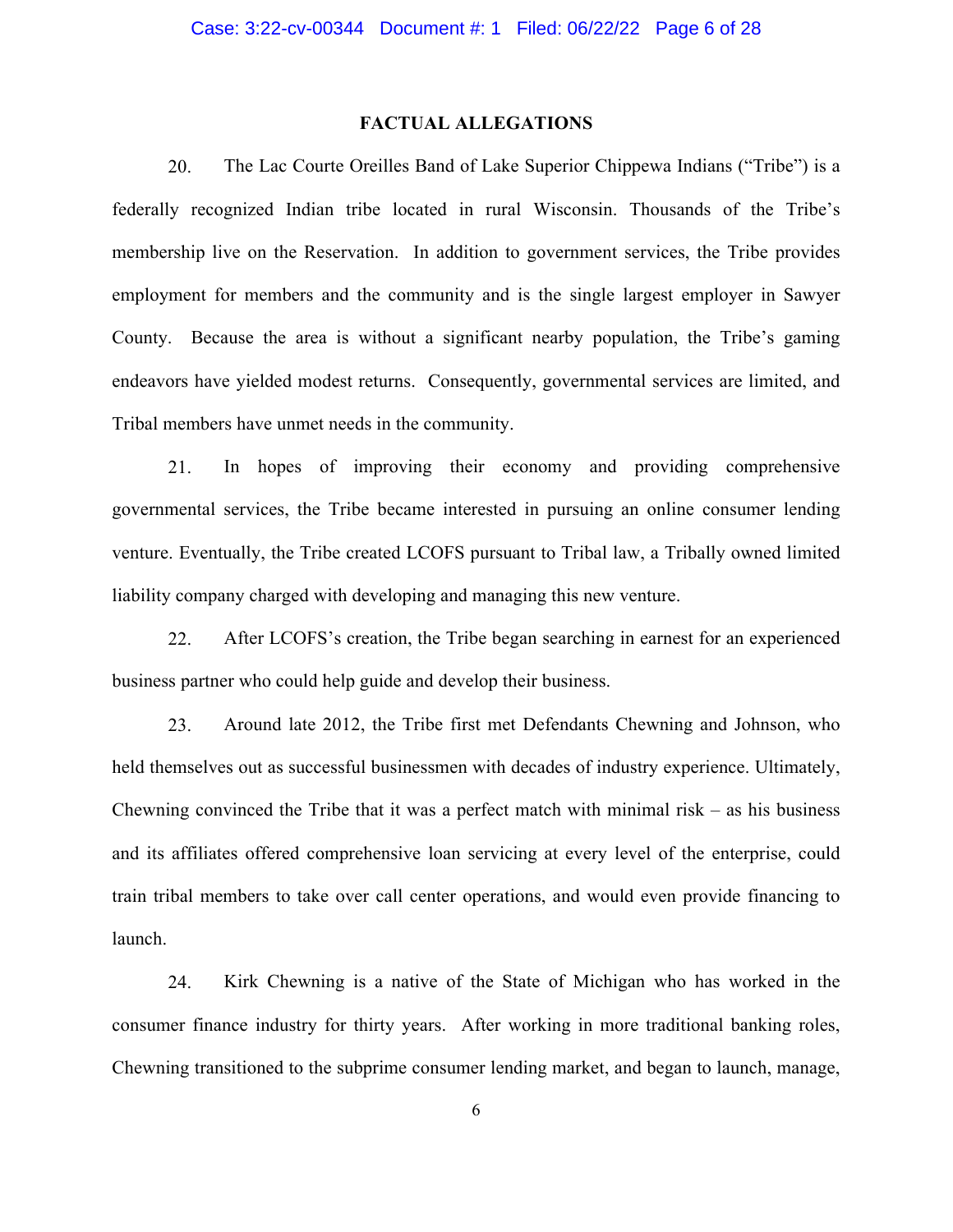## Case: 3:22-cv-00344 Document #: 1 Filed: 06/22/22 Page 7 of 28

and run unsecured online consumer lending businesses. Chewning often touts his charitable works operated through Cane Bay's affiliate, Cane Bay Cares – a St. Croix non-profit seemingly used to reduce Chewning's income tax liability to negligible levels after benefitting from the significant tax relief already afforded Cane Bay and its principals through the U.S. Virgin Islands Economic Development Commission benefits.

25. David Johnson is Chewning's business partner. He is a wealthy investor who chose to move to St. Croix with Chewning to take advantage of income tax breaks associated with business development in the Virgin Islands. Together, Chewning and Johnson have a history of off-shore online lending management and together have made millions of dollars through the exploitation of impoverished Indian tribes across the country. As a testament to Johnson's pride in his offshore and unregulated forays in payday lending, he christened one of his yachts the "Renewed Interest."

26. In 2009, Johnson and Chewning organized Cane Bay in the U.S. Virgin Islands for the purpose of evading state and federal income tax laws, and to facilitate the growth of their consumer lending business ventures. Johnson and Chewning previously owned and operated Hong Kong Partners, a company organized in Belize, for the purpose of operating offshore consumer lending businesses and funding payday loans to American consumers and charging them in excess of 700% annually. Lending through a foreign entity afforded Defendants Chewning and Johnson some protection from liability and made it notoriously difficult for consumers to have any kind of meaningful recourse. Similarly, Defendants asserted that because these businesses were foreign, they were not subject to federal consumer protection laws. However, as offshore lenders became subject to more significant scrutiny from state and federal regulators, Defendants Chewning and Johnson knew they needed to diversify their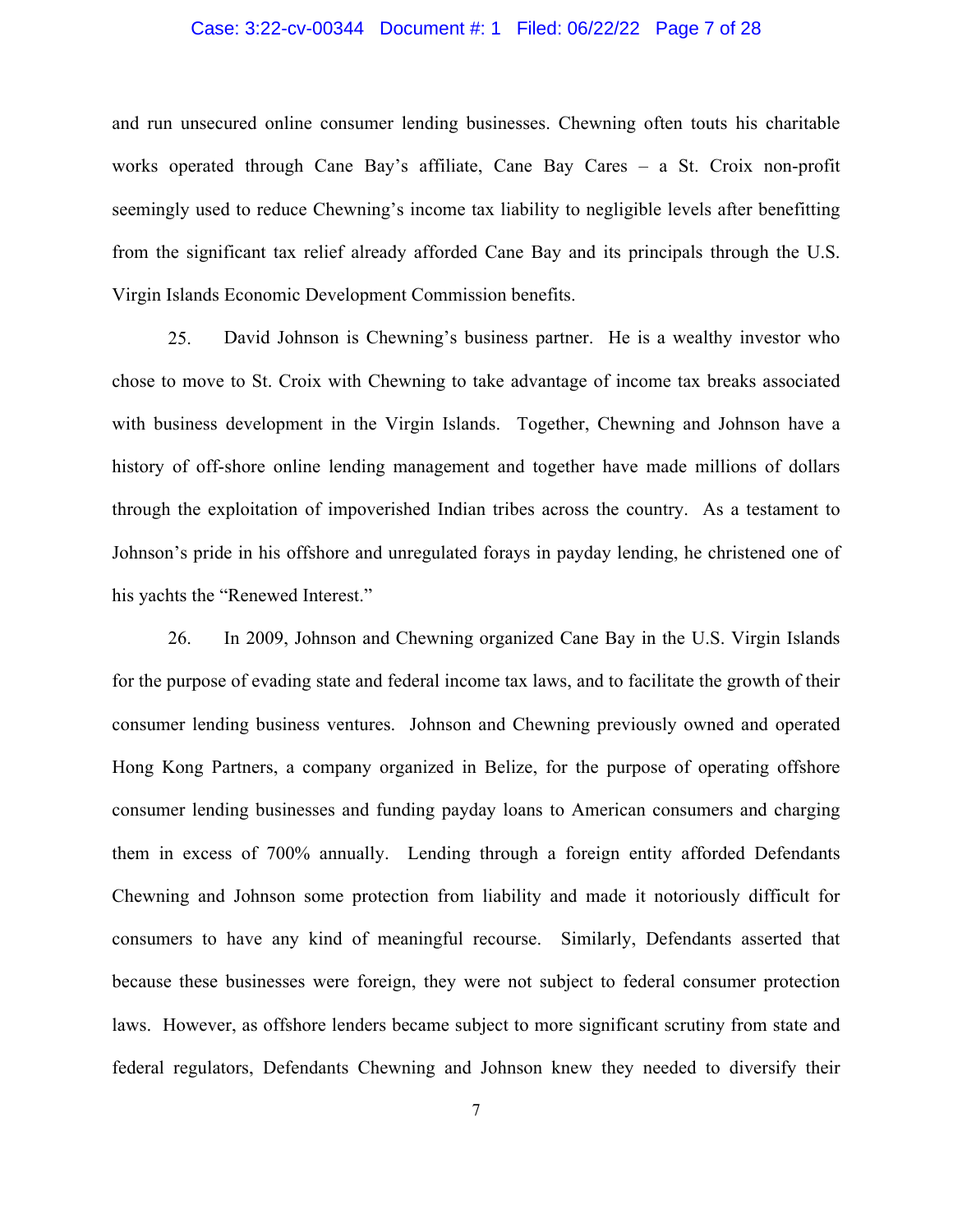holdings.

## **THE INITIAL BUSINESS RELATIONSHIP**

27. In 2013, Chewning met with the Tribal Governing Board, the Tribe's governing body, and traveled to Hayward, Wisconsin to present his business operation, his proformas, and his plans for material changes lending could make to the Tribal community. Following that meeting, the parties negotiated a deal for the servicing and oversight of the Tribe's start-up consumer lending portfolio, Oasis Funds, LLC. Chewning pitched Cane Bay and its affiliate servicing companies (Strategic Link, Esoteric, InfoTel, M. Mark High, Ltd. – the "Servicing Affiliates") as a full-service suite that would provide everything from underwriting expertise, call center coverage, training for Tribal employees, and, notably, access to credit. Chewning represented to the Tribe in negotiations that he also had access to credit through his affiliate business, Dimension Credit, a Cayman Islands fund that Chewning represented he owned and controlled. Concurrently with the negotiation of the transaction documents with Cane Bay and the Servicing Affiliates, the Tribe was also presented onerous loan documents from Dimension Credit. Chewning represented to the Tribe that Dimension Credit was unwilling to materially alter the template documents provided.

28. Notably, Chewning reinforced his control over the Tribe's new business enterprise by conditioning financing from Dimension Credit on LCOFS selecting Cane Bay as its servicer. The Credit Agreement with Dimension Credit required LCOFS and its subsidiary, Hummingbird, to maintain its contractual relationship with Cane Bay and the Servicing Affiliates or be in immediate default of the loan. Worse yet, this arrangement included a sweeping security interest where any default would trigger a transfer of all rights and interests in Hummingbird Funds from LCOFS to Dimension Credit, including a pledge of the equity of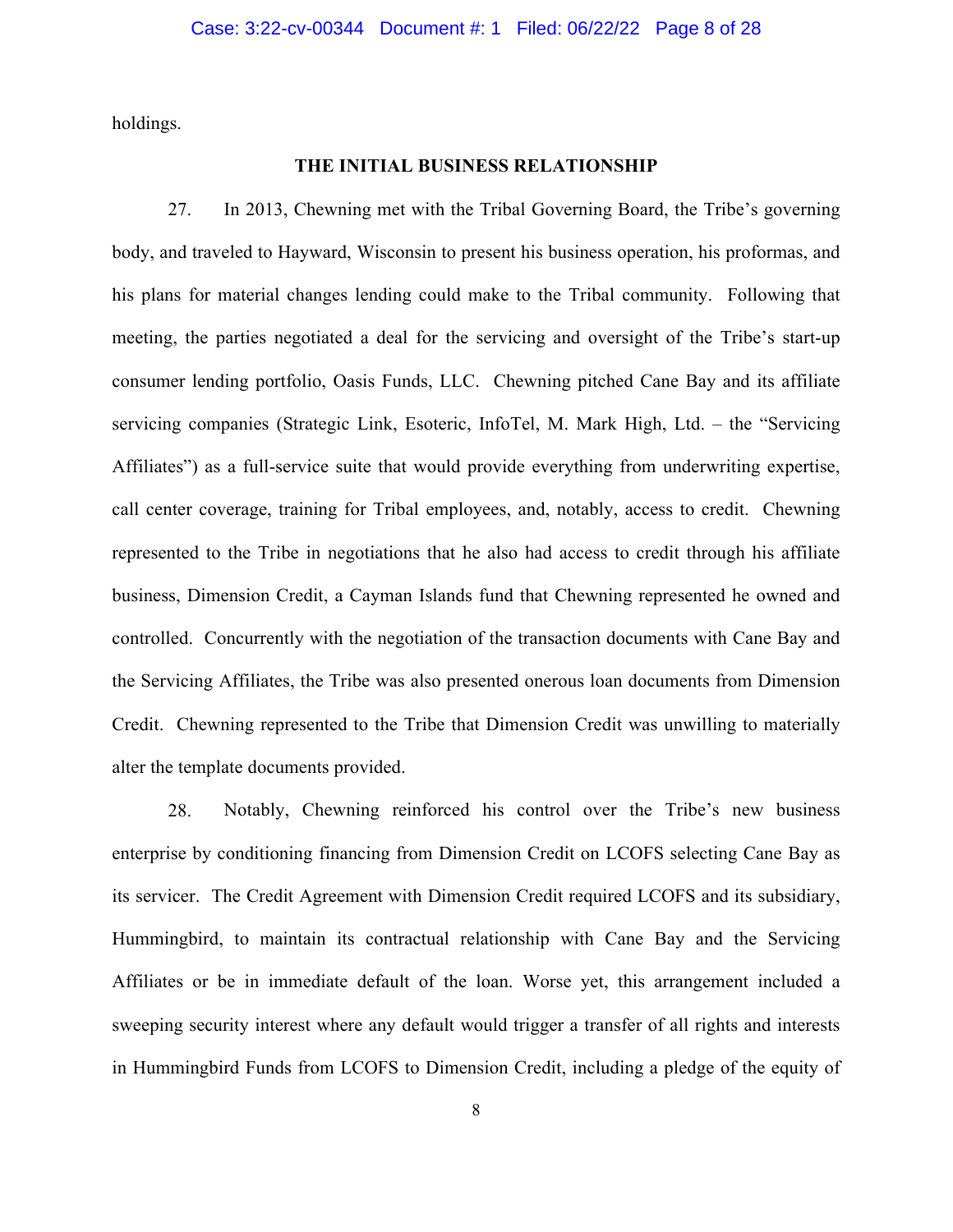## Case: 3:22-cv-00344 Document #: 1 Filed: 06/22/22 Page 9 of 28

LCOFS – effectively stripping LCOFS and Hummingbird of its status as tribal entities at Dimension Credit's election.

29. Dimension Credit, Cane Bay, and Defendant Chewning acted in concert to ensure the finalization and signature of the Cane Bay services agreement along with the Dimension Credit loan documents to ensure that Defendant Chewning would be able to exercise control over the Tribe's operation, cash flows, business decisions, and cash distributions. Defendant Chewning represented that the Dimension Credit board of directors showed him great deference, and LCOFS should take heart, because Cane Bay's and the Tribe's interests were aligned. The Tribal Governing Board relied on his representations and mitigated the Tribe's risk.

30. Plaintiff LCOFS finally concluded negotiations on servicing documents and LCOFS finalized and signed transaction documents with Cane Bay and the Servicing Affiliates in 2014 for a five-year term. The resulting lending company's portfolio, Oasis Funds, launched shortly thereafter. Despite the projections and Chewning's pro forma, the Tribe earned the bare minimum while Cane Bay took a significant cash sweep.

### **RENEGOTIATIONS AND RESTRUCTURE**

31. From 2014-2017, the parties operated under the terms of the original 2014 agreements. In mid-2017, Plaintiffs desired to renegotiate terms with Cane Bay and Dimension, as it believed the Tribe was disadvantaged in the relationship with respect to economics and employment opportunities. Plaintiffs believed – and communicated to Cane Bay and Chewning personally – that the Tribe had not recognized the benefit of the bargain as represented by Chewning with respect to portfolio growth, earned profits, or increasing employment opportunities on the Reservation.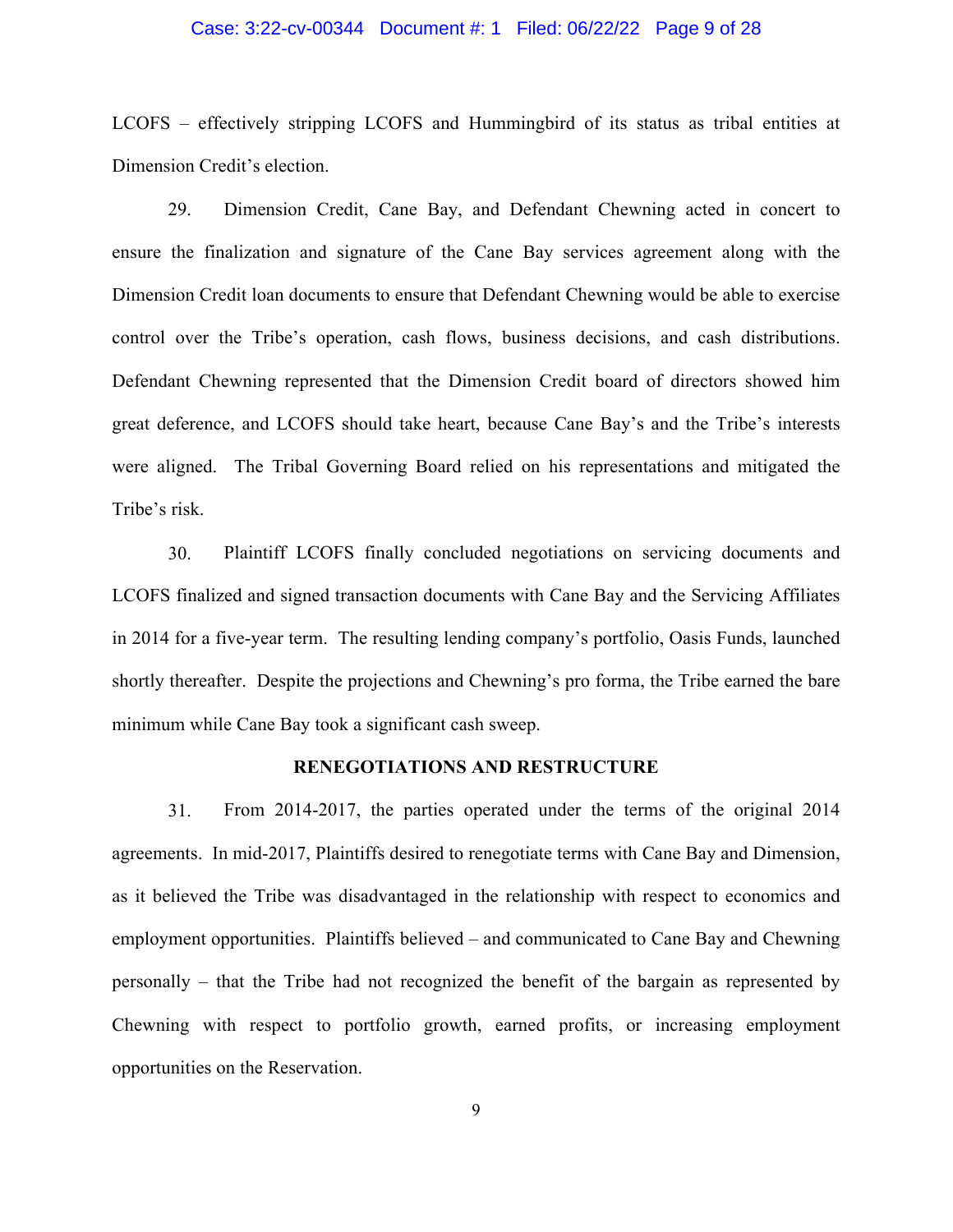## Case: 3:22-cv-00344 Document #: 1 Filed: 06/22/22 Page 10 of 28

32. Plaintiffs were forced to strongarm Defendant Chewning and his companies to the table to renegotiate their relationship. After a year of negotiating and Plaintiffs communicating that the Tribe was willing to walk away from the relationship entirely, Defendant Chewning, Cane Bay, and the Servicing Affiliates offered to restructure the transaction, train and develop Tribal members to take over more significant business components, and paid the Tribe \$1.8 million upfront to fund its elders program, child care, indigent burial services, and a victims of domestic violence shelter as consideration for the longer 9.25 year term Cane Bay demanded in the new transaction.

33. Notably, the Dimension Credit note was set to mature during this time period. Defendant Chewning had previously taken steps—without the permission of the Plaintiffs—to try to broker an amendment to the Dimension Credit facility in 2016 that increased the interest rate from 15 to 20%. Plaintiffs never signed because they did not believe it was in their business interest.

34. However, unbeknownst to Plaintiffs at the time, and without any contractual obligation to do so, Defendant Chewning began to transfer funds from Hummingbird and Miinan bank accounts to make interest payments to Dimension Credit at 20% in September 2016, resulting in years of overpayments that, pursuant to the transaction documents, must be credited toward principal repayment of the facility.

35. During negotiations for a restructure of the Cane Bay relationship, Plaintiffs looked to Defendant Chewning to negotiate an extension of the note to run concurrent with the new Cane Bay term. Defendant Chewning represented to Plaintiffs that he would use best efforts, but that the loan was already mature, and he was confident that Dimension Credit trusted Defendant Chewning so much that it would continue to extend credit under the existing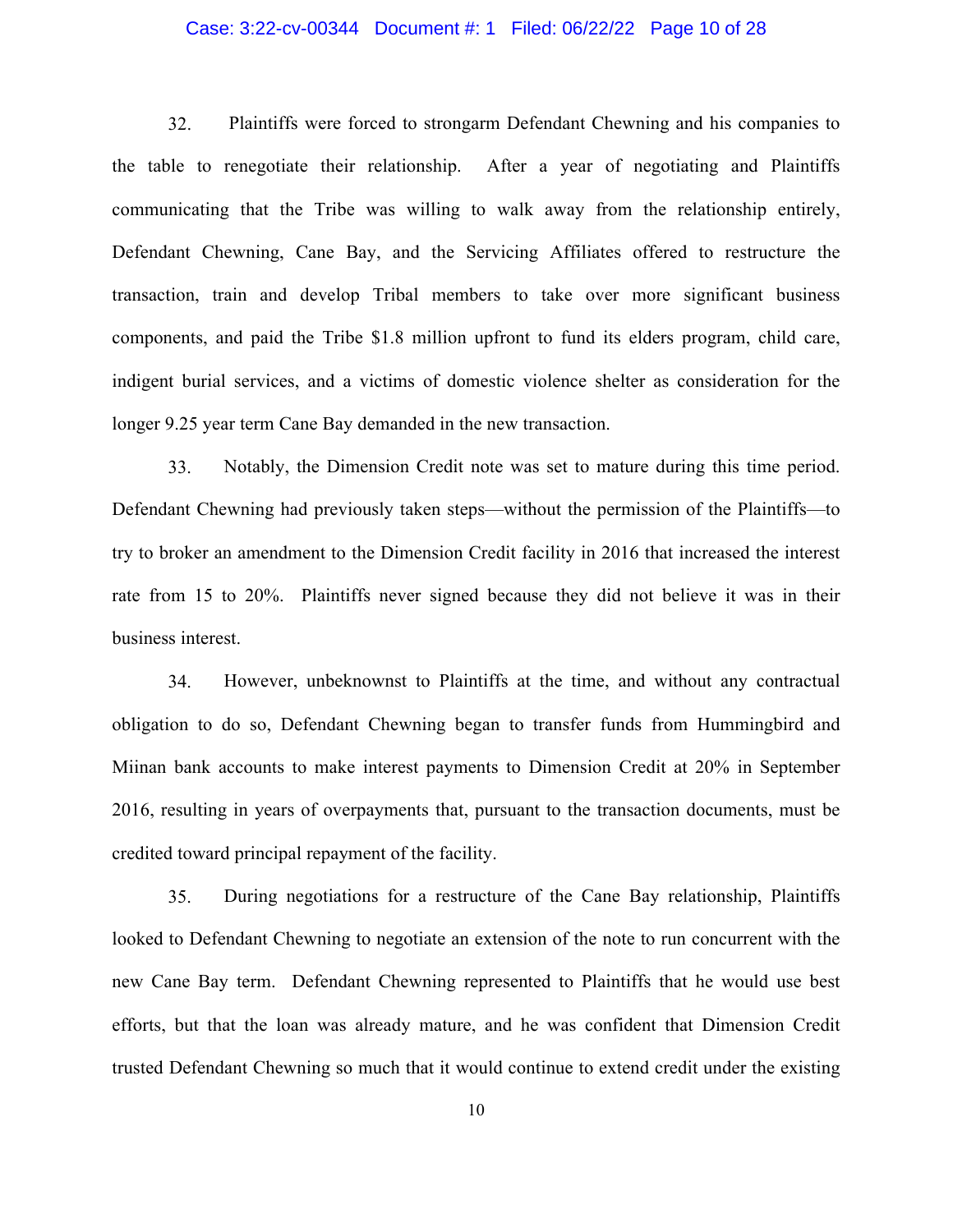## Case: 3:22-cv-00344 Document #: 1 Filed: 06/22/22 Page 11 of 28

documents whether the loan had technically matured or not. The note matured in 2016, and Dimension Credit did not exercise its right to call the loan.

36. Plaintiffs believed the changes to the relationship, particularly the restructure of the economics to the Tribe, would help ensure the Tribe received both more profit to fund government programs and provide significant gains in Tribal employment opportunities. In November 2018, in reliance on Defendant Chewning's representations that this new structure would drive Tribal economic growth and increase operational control, Plaintiffs signed new transaction documents to restructure the relationship.

37. Unfortunately, instead of beginning the new term with a clean slate, upon information and belief, Defendant Chewning, Cane Bay, and the Servicing Affiliates secretly overhauled the manner in which the companies expensed Plaintiffs to back-into the service fees and revenue numbers Cane Bay and the Servicing Affiliates made under the prior contractual relationship. Though the plain language of the agreements said otherwise, the impact of this accounting change effectively maintained the economic status quo for Defendant Chewning, Cane Bay, and the Servicing Affiliates.

38. To minimize the profits available to Plaintiffs for distribution, and to increase alleged operating expenses of Hummingbird and Miinan, Defendant Chewning, controlling Cane Bay and the Servicing Affiliates, billed the costs of Servicing Affiliates' fixed assets to Hummingbird and Miinan. Chewning also began attempting to pass impermissible expenses on to Plaintiffs, most egregiously, the costs associated with defending a Servicing Affiliates' lawsuit brought by an aggrieved Belizean call center employee, in excess of \$35,000. It became apparent to Plaintiffs that Defendant Chewning regarded himself as de facto CEO of Hummingbird and Miinan with the authority to use Tribal assets to pay his own expenses at his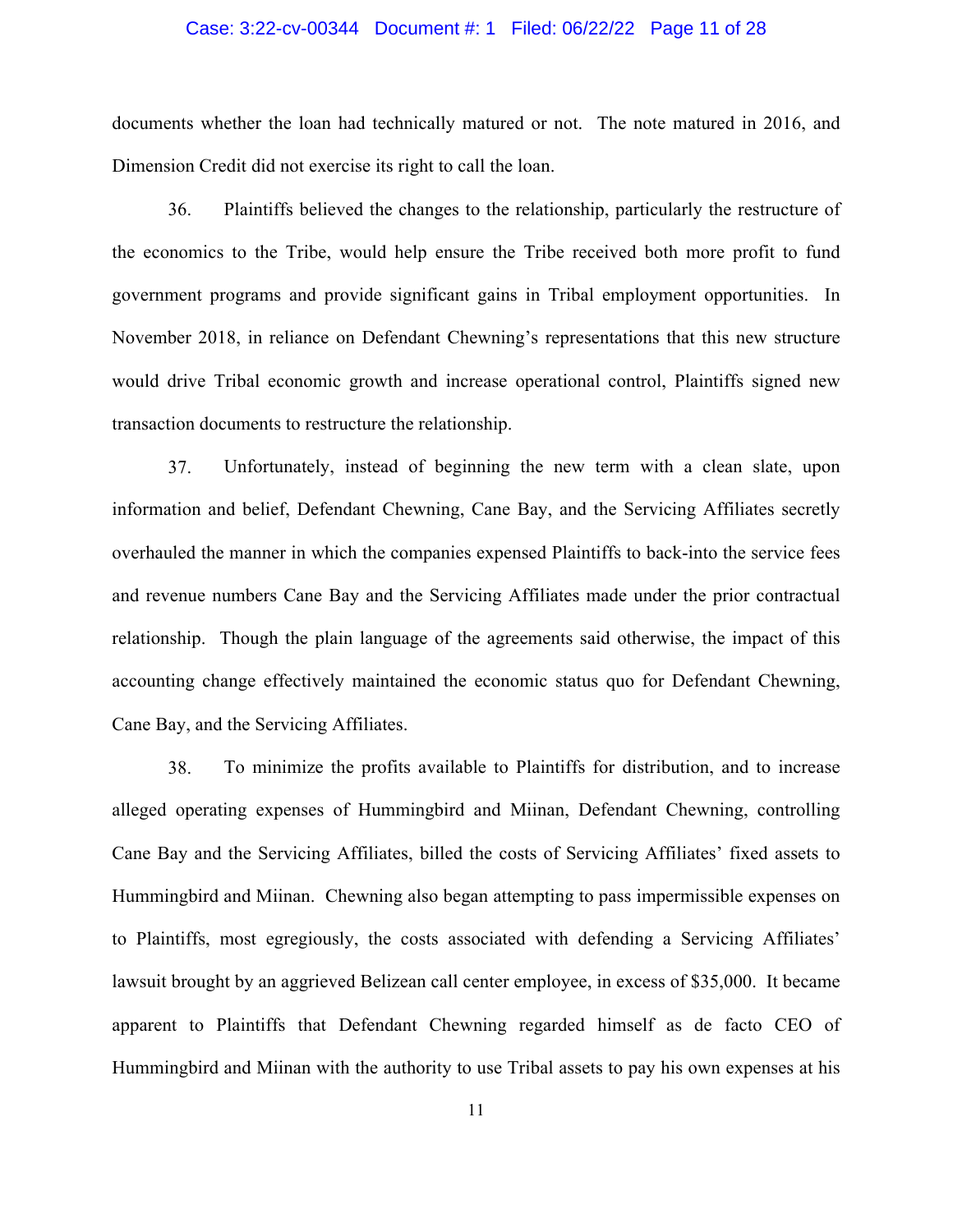## Case: 3:22-cv-00344 Document #: 1 Filed: 06/22/22 Page 12 of 28

sole discretion.

39. In February 2020, Plaintiffs hired Scott Soli as the Chief Executive Officer of LCOFS, giving him direct oversight and control over Hummingbird and Miinan. Upon performing an internal audit of business operations, Mr. Soli immediately identified several irregularities in financial statements and performance metrics. He noted that the negotiated employment training meant to bolster the on-Reservation call center had been a financial boon for Cane Bay's affiliates – because LCOFS paid the entirety of their costs – while it resulted in zero additional jobs and no further development of the Tribe's call center authority.

40. Mr. Soli asked Defendant Chewning why this training had proven so ineffective when it was so costly. Defendant Chewning claimed the Tribal members were untrainable. Mr. Soli also inquired as to why Tribal employees were being trained on the most difficult aspects of in-house collections. Mr. Soli believed it was because Defendant Chewning had simply created a ruse to pacify the Tribe by including Tribal members in a non-material aspect of the business, with collection efforts that set the on-Reservation call center up for failure.

41. Meanwhile, throughout the course of the relationship, Cane Bay oversaw cash management for Plaintiffs in a way that materially disadvantaged Plaintiffs and maximized profit distributions to Cane Bay. For example, prior to Mr. Soli's hiring, and under the guise of providing long term cash management and portfolio growth projections for Plaintiffs, Defendant Chewning deferred \$10 million in accounts payable owed by Hummingbird and Miinan. Deferring such payments allowed Cane Bay to take a larger cut of portfolio revenues on a monthly basis as a "success fee." However, when the deferred payment balance ballooned to \$10 million, Defendant Chewning approached Plaintiffs and advised them that they must draw additional revenue down from the expired Dimension Credit facility to satisfy the outstanding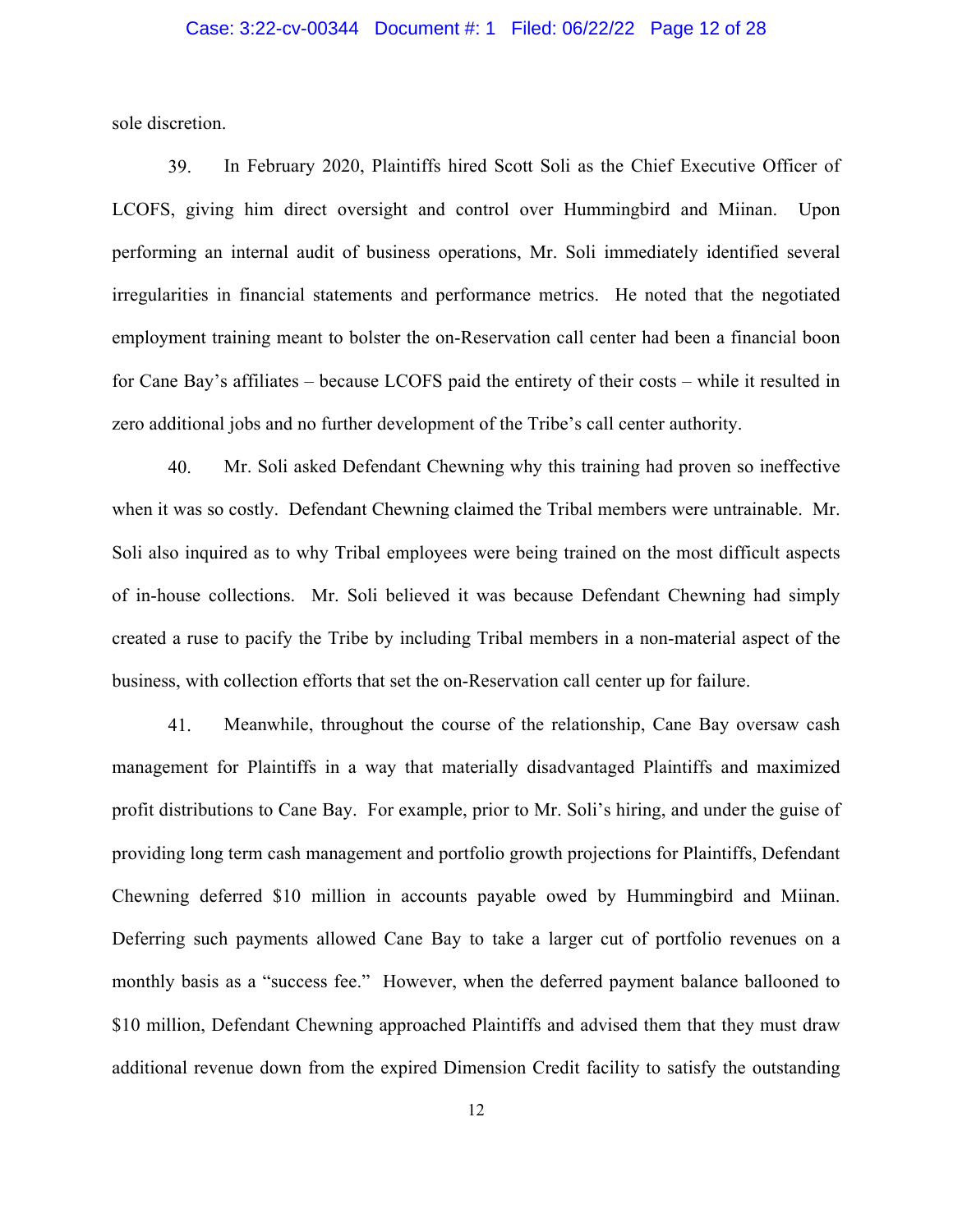## Case: 3:22-cv-00344 Document #: 1 Filed: 06/22/22 Page 13 of 28

payables. Despite having cash on hand to pay expenses in the ordinary course, Defendant Chewning purposely deferred due and owing payments so as to sweep more cash for himself and to weaken Plaintiff's equity and cash position.

42. Notably, this served Defendant Chewning in two ways – it increased profits derived by and paid to Cane Bay and it increased his return on investment through additional interest owed to Dimension Credit, in which he held a financial interest. Plaintiffs were forced to draw down on the Dimension Credit facility to sustain Hummingbird and Miinan. Despite Defendant Chewning's representations, deferring accounts payable to supposedly grow the size of the portfolio proved unsuccessful and neither Hummingbird nor Miinan saw a material change in profits from this business decision.

43. After his hire, Mr. Soli began to require Defendant Chewning to communicate directly with Mr. Soli, not individual Tribal members, because Defendant Chewning sought to poison the Tribe's opinion of Mr. Soli and his efforts. Mr. Soli made multiple communication attempts to understand and remediate the strategic and financial problems Plaintiffs were suffering. Mr. Soli was rebuffed and belittled. However, with persistent follow up, Defendant Chewning was forced to admit that Cane Bay and the Servicing Affiliates had made mistakes on the way they charged certain costs to Hummingbird and Miinan.

44. Over the course of the next year, Mr. Soli worked diligently to wrest control over call center operations and credit decisioning back to the Tribe as set forth in the transaction documents. The parties negotiated multiple amendments to the Service Level Agreements between Hummingbird and Miinan and the Servicing Affiliates to right certain wrongs Mr. Soli had uncovered and articulated. Yet, at every turn, Defendant Chewning deliberately acted to prevent meaningful advancements for the Tribe. Over time, it has become apparent that the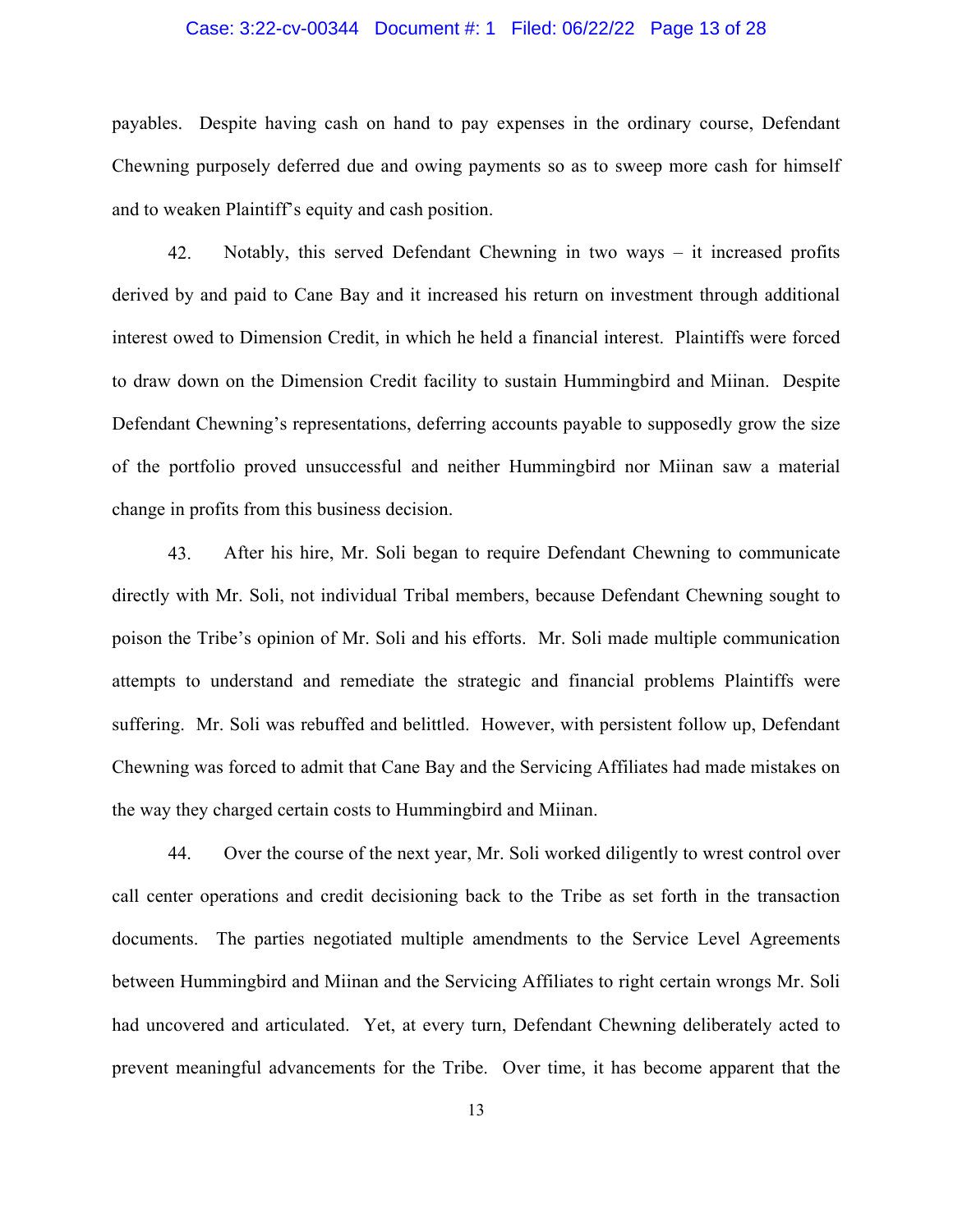## Case: 3:22-cv-00344 Document #: 1 Filed: 06/22/22 Page 14 of 28

Defendants never intended to aid the Tribe in its economic pursuits in any meaningful way. It simply wanted nearly a decade of revenues derived in the Tribe's name by continuing their "rent-a-tribe" scheme.

45. However, upon Mr. Soli's insistence, the Tribe hired more on-Reservation call center employees and took over verification and funding calls, along with soft collections for Hummingbird and Miinan's customers. Despite Defendant Chewning's beliefs about the Tribal call center's abilities, on-Reservation employees have facilitated the collection of over \$5 million in active loans since Mr. Soli's hiring. Based on this success, Plaintiffs concluded that Defendant Chewning's efforts to prevent the Tribe from gaining experience or expertise in this aspect of the lending business were solely to preserve his profits from Plaintiffs' businesses.

46. Defendant Chewning would threaten Mr. Soli (and later individual Tribal leaders when Mr. Soli ignored Mr. Chewning's theatrics) with moving Cane Bay's expertise to its other tribal relationships. Defendant Chewning routinely told Plaintiffs that the Tribe would do well to remember that it would have nothing without Cane Bay's generosity. He represented that without Cane Bay, the Tribe would have nothing.

47. Defendant Chewning had the wherewithal to make good on such a threat discretely. As is well-documented in multiple class action lawsuits, Cane Bay has a contractual relationship with other tribes, including the Three Affiliated Tribes, whose lending portfolios charge consumers in excess of 700% interest annually. Upon information and belief, Defendant Chewning acted to route quality purchased consumer applications ("leads") away from Plaintiffs and to its other tribal portfolios where Cane Bay and the Servicing Affiliates enjoyed better economics and less oversight. The foreseeable and actual result of this bad faith behavior was to degrade the quality of consumer loans comprising Plaintiffs' portfolios and leading to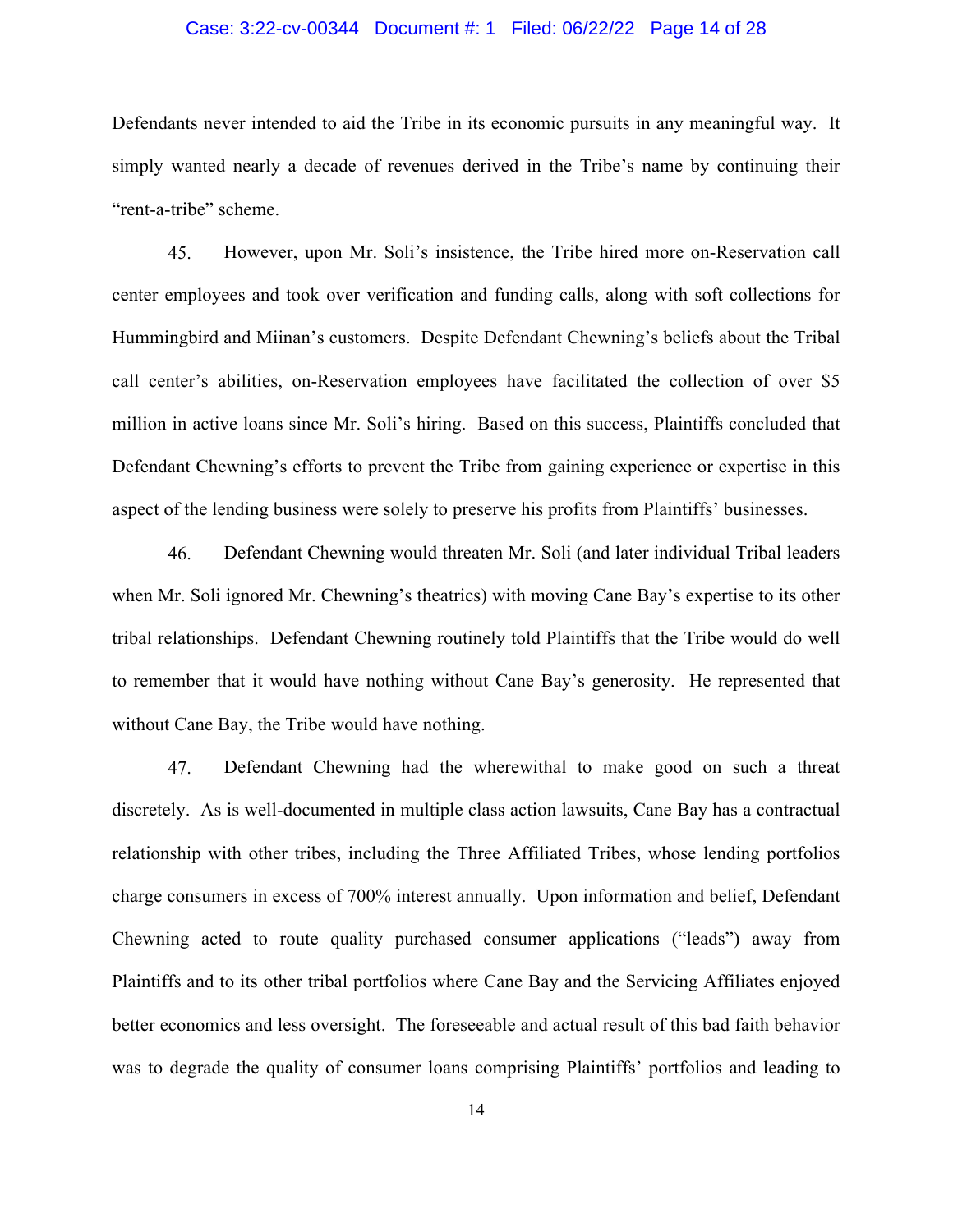## Case: 3:22-cv-00344 Document #: 1 Filed: 06/22/22 Page 15 of 28

the gradual decline in value of the portfolios through loan defaults and charge-offs. These actions directly and proximately caused the devaluation of Plaintiffs' portfolios and the gradual wind-down of both portfolios. Defendants' conduct resulted in the material decrease in profits available for distribution to the Tribe while it maintained the fixed fees earned by Cane Bay and the Servicing Affiliates.

48. Conflict between Mr. Soli and Defendant Chewning reached a fever pitch in early 2022 when Mr. Soli expressed Plaintiffs' desire to operate without Cane Bay, the Servicing Affiliates, and their bad faith conduct. He proposed, in writing, that Defendant Chewning make an offer for the buyout of the contracts. Defendant Chewning agreed he would put together a proposal.

49. In May 2022, growing frustrated with Mr. Soli's demand for expense justification and operational autonomy, Cane Bay and the Servicing Affiliates, through counsel, notified Plaintiffs formally of a dispute and their intent to mediate as set forth in the parties' transaction documents. The comically one-sided rendition of the facts did not mention the parties' months-long negotiation related to improper expenses or Defendant Chewning's representations that he would present a number for a buy-out of the contracts. Instead, counsel noted that the contracts contemplate an early termination liquidated damages clause. All in all, counsel for Cane Bay and the Servicing Affiliates made a multi-million dollar demand not based in reality.

50. Following receipt of Cane Bay's letter, Plaintiffs employees required portfolio data held and controlled by Strategic Link. Specifically, LCOFS sought past financials, bank statements, and aggregate bad debt write-off calculations. Strategic Link refused to cooperate with any requests and noted that it would not act under the terms of the contracts until all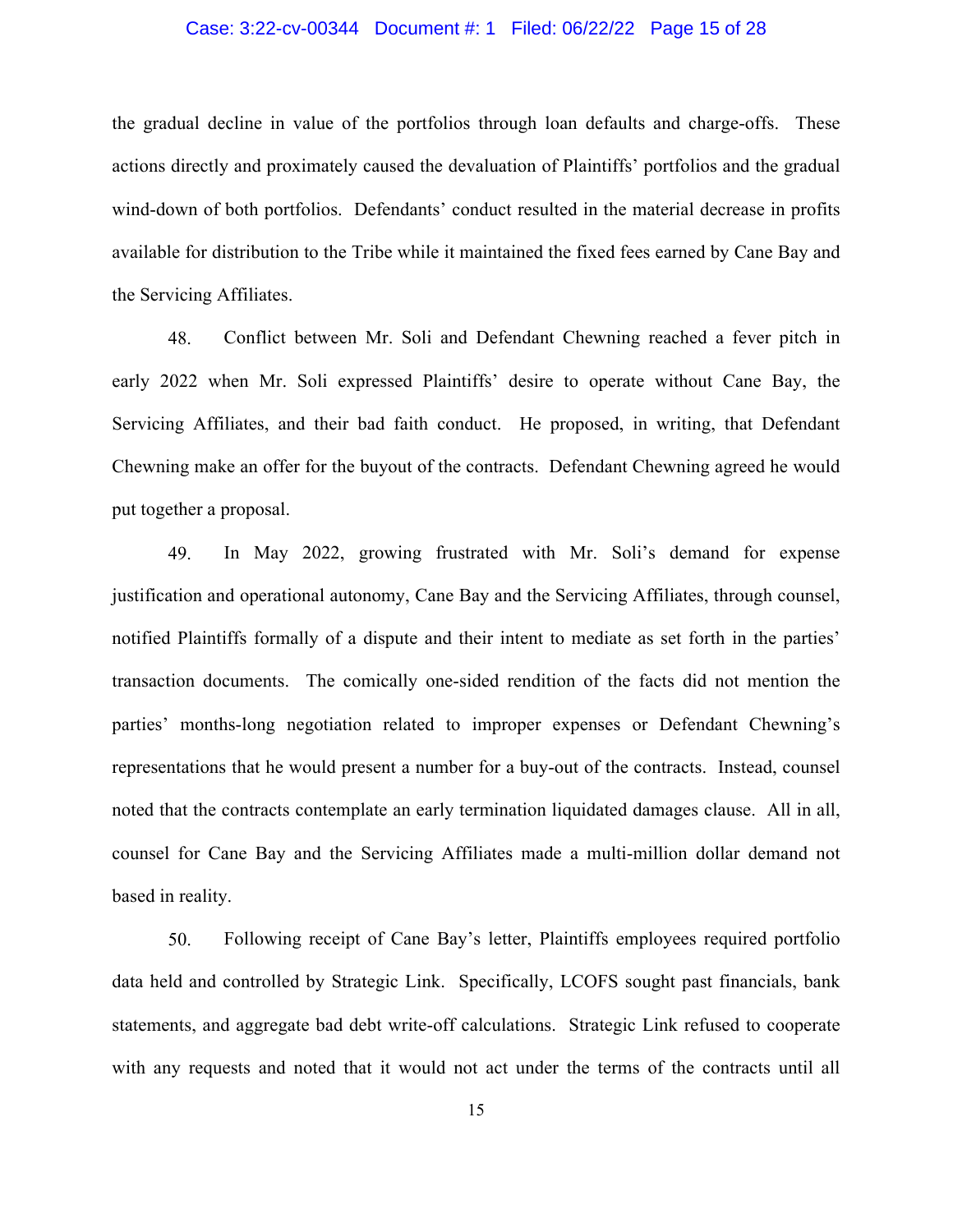## Case: 3:22-cv-00344 Document #: 1 Filed: 06/22/22 Page 16 of 28

outstanding expenses and invoices were paid. Strategic Link also informed Hummingbird and Miinan that it had ceased purchasing leads for the portfolios, meaning the Servicing Affiliates would not assist in underwriting or funding any new loans for either portfolio.

51. In an effort to create leverage for Cane Bay and the Servicing Affiliates, upon information and belief, Defendant Chewning then used his leverage with Dimension Credit to push Dimension Credit to call Plaintiffs' loan on or about May 23, 2022. However, this too is convoluted by Defendant Chewning's malfeasance. When Defendant Chewning demanded that Plaintiffs draw down an additional \$10 million from the Dimension Credit facility to pay deferred payables in 2019, he also sought to negotiate (or potentially broker) another extension of the facility. Dimension Credit and Plaintiffs were never able to come to terms, and no amendment was signed.

52. Defendant Chewning represented to Mr. Soli on or about December 2021 that a change of control had occurred at Dimension Credit, and somehow Defendant Chewning (or his businesses) owed indemnification obligations to Dimension Credit. Mr. Soli was unable to discern more information on how this could impact Plaintiffs, but did question Defendant Chewning about why Plaintiffs never received any notice of the change in ownership. However, the implication was that Defendant Chewning was personally motivated to get Plaintiffs to sign amended documents with Dimension Credit to limit his indemnification obligations he may owe to Dimension Credit.

53. Despite the fact that the Dimension Credit transaction documents explicitly say that any amendment must be in writing, Dimension Credit alleges that there was an implied contract increasing the interest rate. And now that Dimension Credit is calling the loan (because it can, not because of an actual default), supposedly Plaintiffs are obligated to the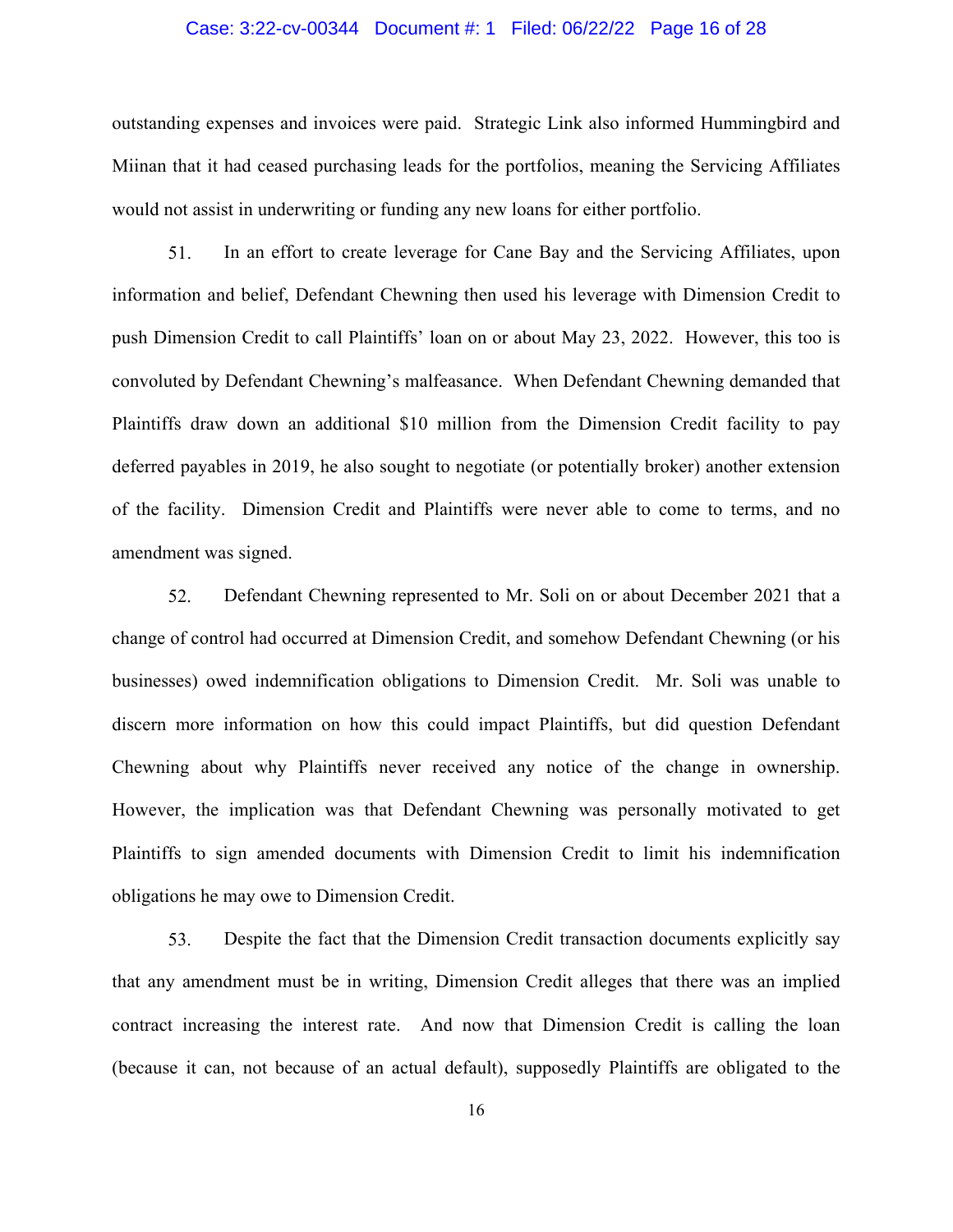## Case: 3:22-cv-00344 Document #: 1 Filed: 06/22/22 Page 17 of 28

interest rate Dimension Credit wishes it would have finalized.

54. Goaded by Defendant Chewning, Dimension Credit now seeks to exercise its right under *some* version of the credit agreement and demands satisfaction of the loan. Plaintiffs provided Defendant Chewning with an executed copy of Dimension Credit's satisfaction and release of lien to remind his of the history between the parties. Dimension Credit still believes it is entitled to millions and has threatened to pursue all rights and remedies to which it is entitled.

## **COUNT ONE**

# **EMBEZZLEMENT AND THEFT FROM A TRIBAL ORGANIZATION 18 U.S.C. § 1163 [Against Defendants Cane Bay, Kirk Chewning, and David Johnson]**

55. Plaintiffs reallege and incorporate each of the allegations in the preceding paragraphs as if set forth at length herein.

56. It is undisputed that the Tribe is a federally-recognized Indian tribe and LCOFS is a wholly owned entity of the Tribe, as are its subsidiaries Hummingbird and Miinan.

57. Defendants Chewning, Johnson, and Cane Bay each arranged for and/or participated in the creation of the relationship between the parties to provide a mechanism for Defendants to extract profits that should have otherwise been available or Tribal distribution, to instead enrich themselves by collecting on loans whereby they charged consumers up to 730% interest annually.

58. Defendants have violated 18 U.S.C. § 1163 by embezzling, stealing, knowingly converting, and/or otherwise misappropriating the Tribe's economic benefit from Plaintiffs.

59. Defendants' fraudulent actions made each of them individually liable as alter egos of their respective corporate entities. Defendant Chewning acted directly, on behalf of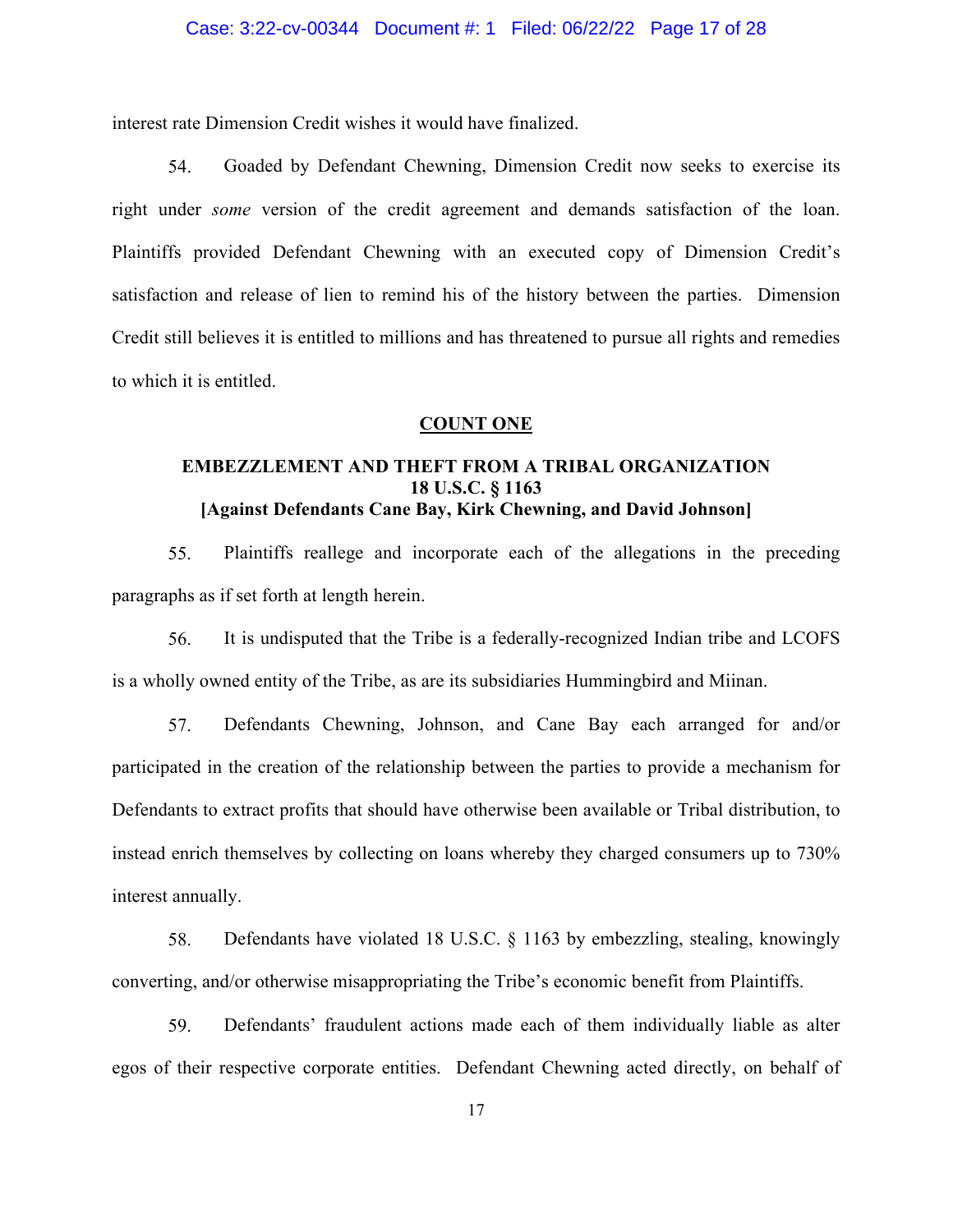## Case: 3:22-cv-00344 Document #: 1 Filed: 06/22/22 Page 18 of 28

himself and Cane Bay, to misrepresent the nature of the restructured transaction and the way expenses would be billed, and to deny and restrict Plaintiffs from access to their assets, intellectual property, and regular business operations. Cane Bay acted to prioritize the payment of Cane Bay "success fees" instead of Plaintiffs' due and owing accounts payable.

60. Defendants are also jointly and severally liable to Plaintiffs due to their collusive actions and role in defrauding the Plaintiffs.

61. Defendants caused to be stolen from Plaintiffs an amount to be determined at trial. Given the nature and scope of control and bad acts over the course of the relationship, Plaintiffs estimate this amount to be in excess of \$250 million. In 2019 alone, Hummingbird paid Cane Bay and the Servicing Affiliates over \$57.5 million.

### **COUNT TWO**

## **AIDING AND ABETTING EMBEZZLEMENT AND THEFT FROM TRIBAL ORGANIZATION [Against All Defendants]**

62. Plaintiff realleges and incorporates each of the allegations in the preceding paragraphs as if set forth at length herein.

63. Defendants each played a key role in causing the embezzlement, theft, conversion, and/or misappropriation of assets from Plaintiffs, including by providing material business and logistical support. As co-owners of Cane Bay, Defendants Chewning and Johnson, both individually and personally benefited from the theft of Tribal assets.

64. In aiding and abetting the embezzlement, theft, conversion, and misappropriation of Plaintiffs' assets, Defendants knowingly and willingly intended to direct the assets and property of a federally-recognized Indian tribe to their own possession and use.

65. Defendants' fraudulent actions made each of them individually liable as alter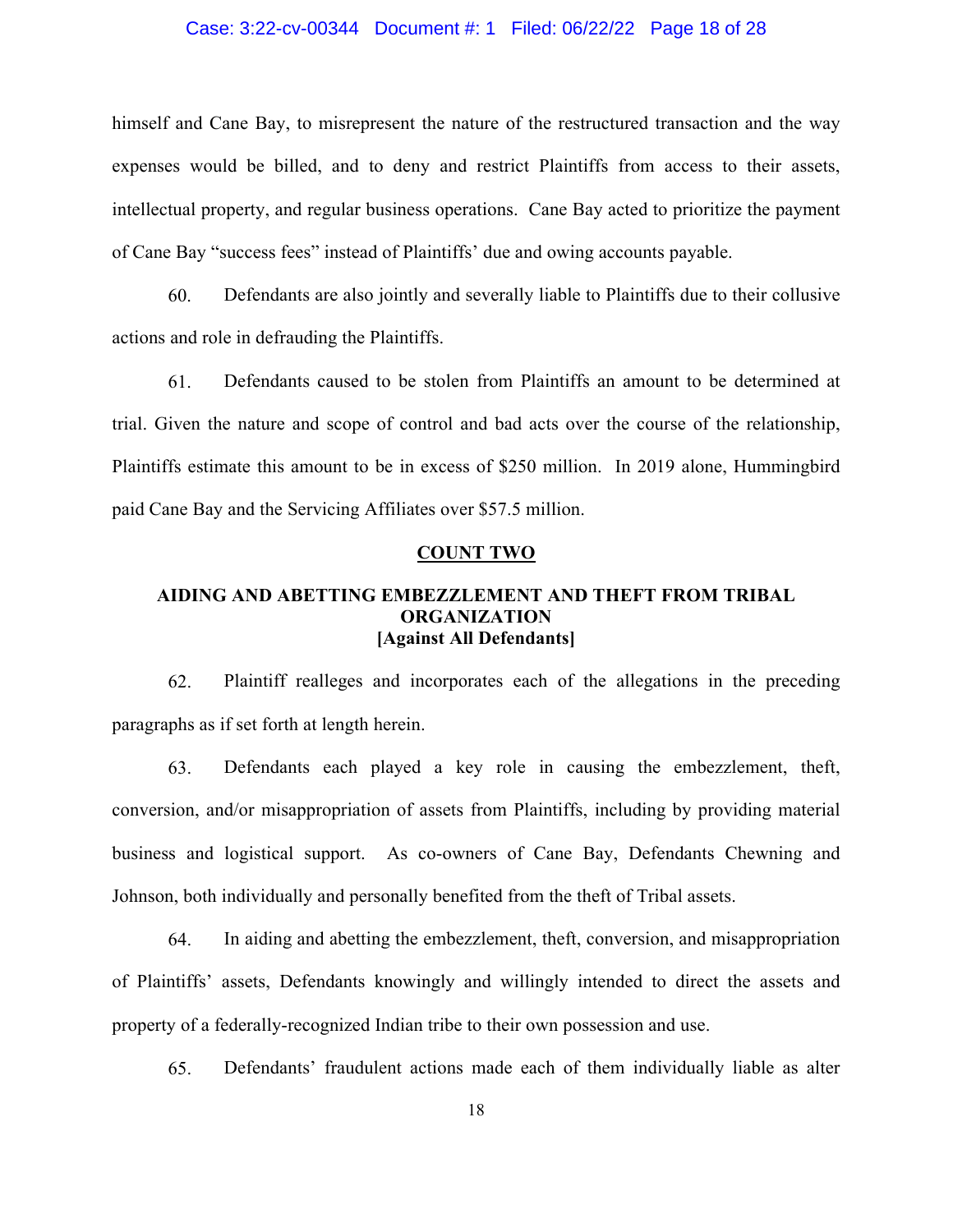egos of their respective corporate entities.

66. Defendants are also jointly and severally liable to Plaintiffs due to their collusive actions and role in defrauding the Plaintiffs.

# **COUNT THREE**

# **VIOLATIONS OF RICO 18 U.S.C. § 1962 (WIRE FRAUD)**

**[Against Defendants Cane Bay, Kirk Chewning, David Johnson, Kim Anderson, and Does 1-20]** 

67. Plaintiffs reallege and incorporate each of the allegations in the preceding paragraphs as if set forth at length herein.

68. Defendants Cane Bay, Kirk Chewning, and David Johnson are each a "person" as that term is defined in 18 U.S.C. § 1964(3).

69. Defendants Cane Bay, Kirk Chewning, David Johnson, and Kim Anderson comprised an "enterprise" as that term is defined in18 U.S.C. § 1964(3), associated for the common purpose of profiting off of the collection of unlawful debt, without control of the Plaintiffs, through loans made to borrowers throughout the United States.

70. In association with this enterprise, Defendants Cane Bay, Kirk Chewning, David Johnson, Kim Anderson, along with other participants not yet known to Plaintiffs, violated 18 U.S.C. § 1962 by engaging in a pattern of "racketeering activity" including through wire fraud as defined in 18 U.S.C. § 1343.

71. Defendants Cane Bay, Kirk Chewning, David Johnson and Kim Anderson have engaged in wire fraud by devising and implementing a scheme to defraud Plaintiffs and obtain money from Plaintiffs' accounts by means of false and fraudulent pretenses.

72. In furtherance of their rent-a-tribe scheme, Defendants Cane Bay, Kirk Chewning, David Johnson, and Kim Anderson transmitted, or caused to be transmitted, by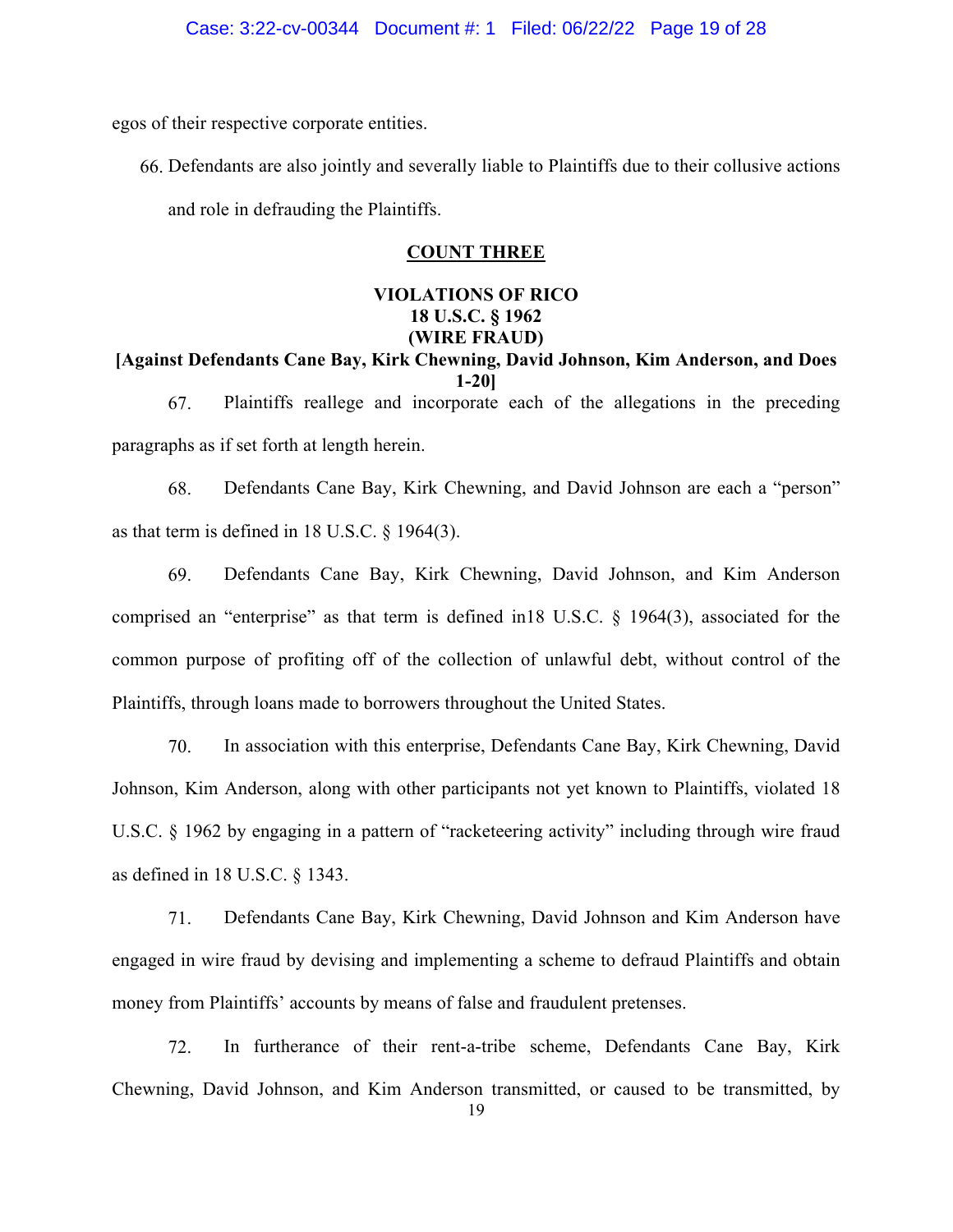## Case: 3:22-cv-00344 Document #: 1 Filed: 06/22/22 Page 20 of 28

means of wire communications in interstate or foreign commerce, writings, signs, signals, pictures, and sounds, and also caused matters and things to be placed in any post office or authorized depository, or deposited or caused to be deposited matters or things to be sent or delivered by a private or commercial interstate carrier, including, but not limited to, the following:

- a. Interstate communications via email, telephone, facsimile, and/or other means.
- b. Interstate transfers of funds to and from Plaintiffs' customers, with the overall intent of furthering the rent-a-tribe scheme and thus enriching themselves.
- c. Interstate and international transfers of funds in the ordinary course of business to further the ongoing unlawful lending enterprise.

73. Defendants' fraudulent actions made each of them individually liable as alter egos of their respective corporate entities.

74. Defendants are also jointly and severally liable to Plaintiffs for their actual damages, treble damages, costs, and attorneys' fees pursuant to 18 U.S.C. § 1964(c).

75. As a direct and proximate result of Defendants' wire fraud in violation of RICO, Plaintiffs have been injured in its business and property in an amount to be determined at trial.

#### **COUNT FOUR**

# **VIOLATIONS OF RICO 18 U.S.C. § 1962 (MONEY LAUNDERING) [Against Defendants Cane Bay, Kirk Chewning, David Johnson, Jay Clark, Dimension Credit, and Does 1-20]**

76. Plaintiffs reallege and incorporate each of the allegations in the preceding paragraphs as if set forth at length herein.

77. Defendants Cane Bay, Kirk Chewning, David Johnson, and Dimension are each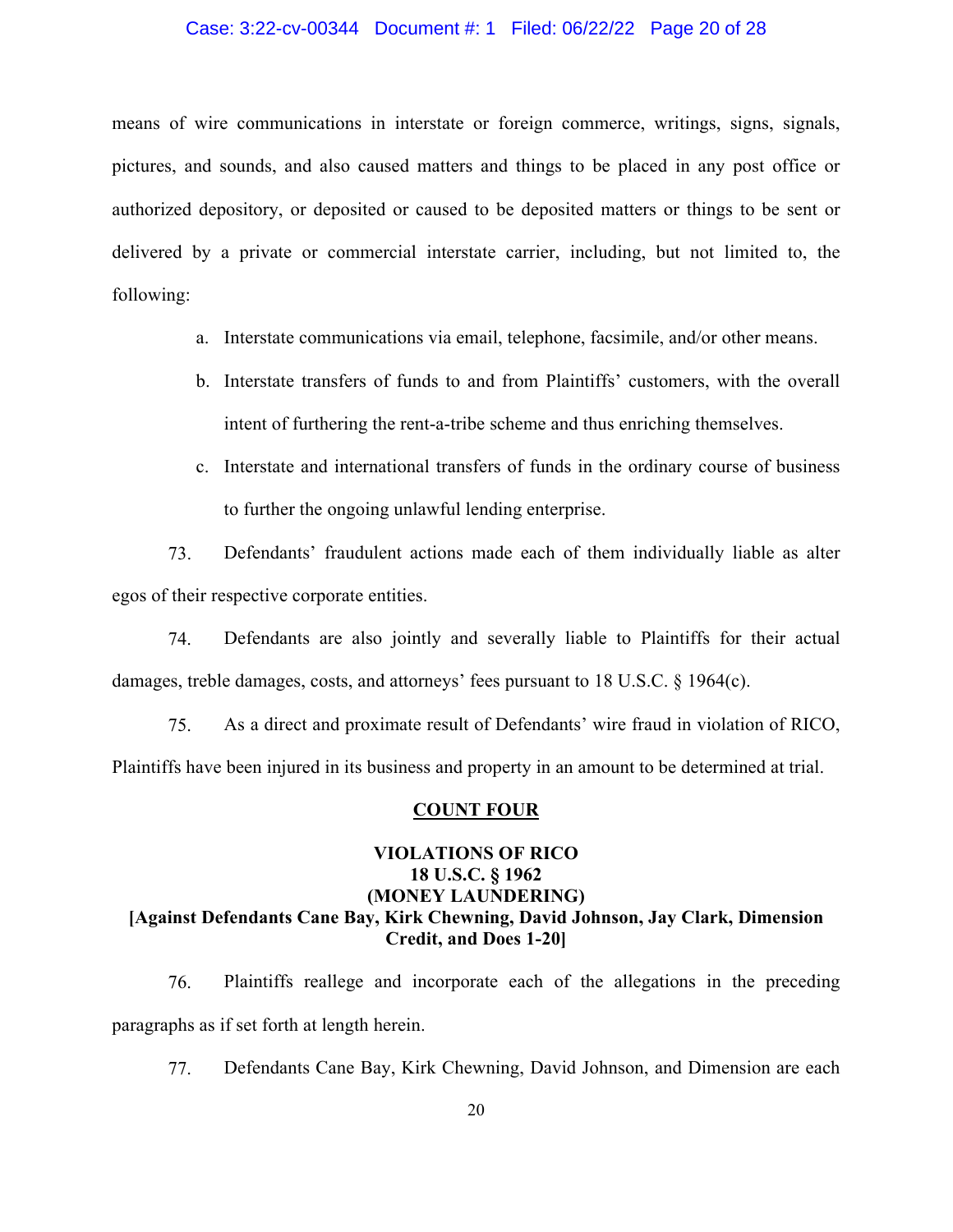## Case: 3:22-cv-00344 Document #: 1 Filed: 06/22/22 Page 21 of 28

a "person" as that term is defined in 18 U.S.C. § 1964(3).

78. Defendants Cane Bay, Kirk Chewning, David Johnson, and Dimension Credit comprised an "enterprise" as that term is defined in 18 U.S.C. § 1964(3), associated for the common purpose of profiting off of the collection of unlawful debt, without control of the Plaintiffs, through loans made to borrowers throughout the United States.

79. Defendants, through their enterprise, violated 18 U.S.C. § 1962 by engaging in a pattern of "racketeering activity" including through money laundering as defined in 18 U.S.C. § 1956.

80. In furtherance of the RICO enterprise described herein, Defendants, knowing that funds involved represented the proceeds of unlawful racketeering activity, conducted, or attempted to conduct financial transactions which in fact involved the proceeds of their unlawful racketeering activity, including by concealing or attempting to conceal the nature, location, source, ownership, or control over the proceeds of the unlawful racketeering activity.

81. Such financial transactions included disguising payments made to Defendants as payment of servicer and "consulting" services and expenses, facilitating and receiving the payment of interest in excess of the transaction documents between the parties without legal basis and without Plaintiffs' knowledge, and other compensation that effectively attempted to "rent" the Tribe's sovereignty for their own financial gain.

82. Defendants' fraudulent actions made each of them individually liable as alter egos of their respective corporate entities.

83. Defendants are also jointly and severally liable to Plaintiffs for their actual damages, treble damages, costs, and attorneys' fees pursuant to 18 U.S.C. § 1964(c).

84. As a direct and proximate result of Defendants' money laundering, Plaintiffs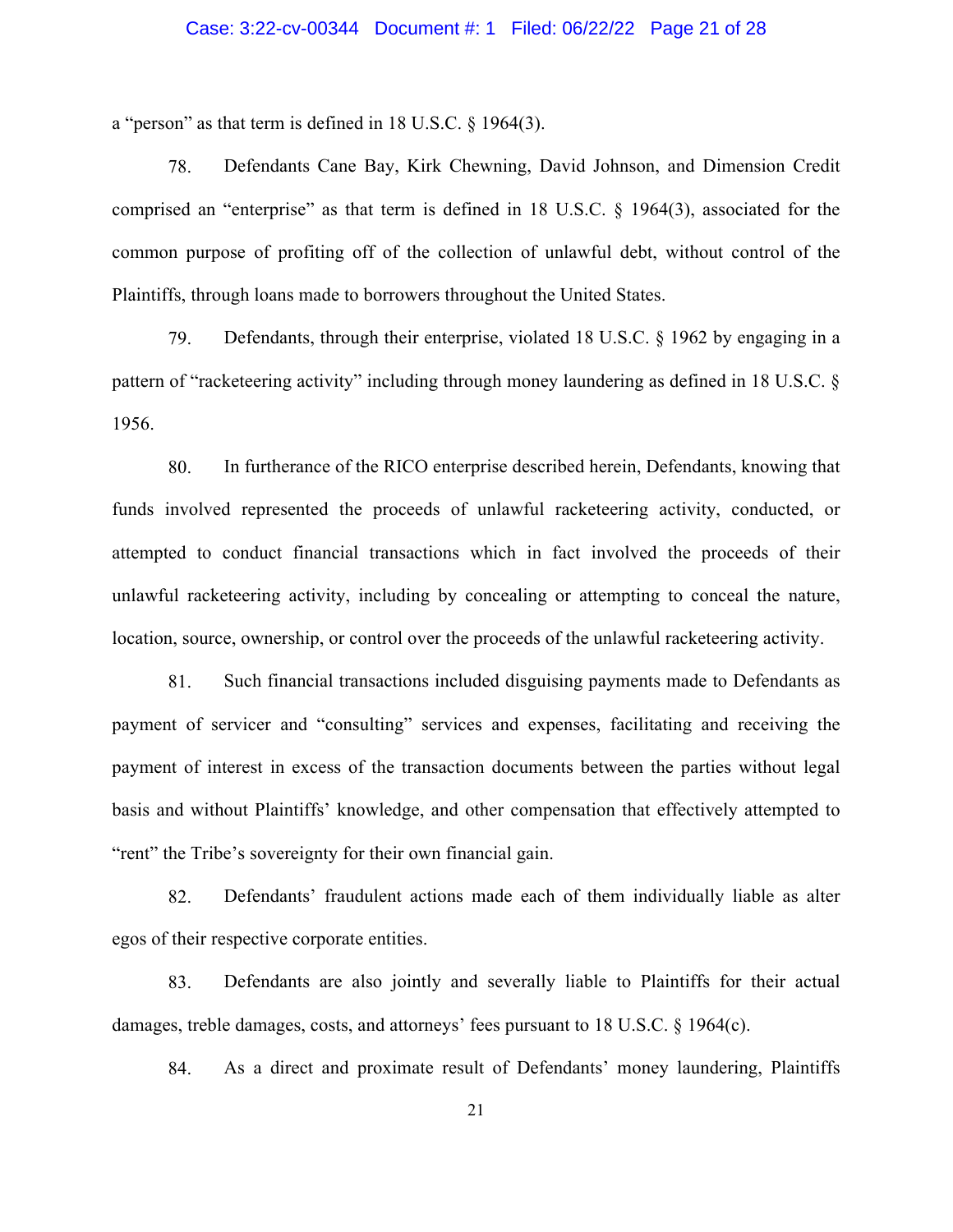have been injured in its business and property in an amount to be determined at trial.

## **COUNT FIVE**

# **BREACH OF CONTRACT [Against Defendants Cane Bay, Kirk Chewning, David Johnson, Strategic Link, Esoteric, InfoTel, and M. Mark High]**

85. Plaintiffs reallege and incorporate each of the allegations in the preceding paragraphs as if set forth at length herein.

86. It is undisputed that on our around 2018, Plaintiffs entered into contracts with Defendants Cane Bay, Strategic Link, Esoteric, InfoTel, and M. Mark High to provide Plaintiffs' with services relating to its online lending portfolios.

87. Upon information and belief, Defendants Cane Bay, Chewning, Johnson, Strategic Link, Esoteric, InfoTel, and M. Hark High, individually and collectively, took knowingly, willfully, and deliberately, took actions in breach of the contracts with the Plaintiffs, despite good faith efforts on the part of the Plaintiffs to adhere to the plain terms, as well as with the spirit and intent of the agreements.

88. Defendants' actions, individually, and collectively constitute gross negligence, thereby resulting in breach of the contracts between the Plaintiffs and Defendants. Such negligent acts include (but are not limited to): negligence in servicing activities; dilution of the value of the Plaintiffs' asset; mismanagement of funds belonging to Plaintiffs; and failure to appropriately report revenue from Plaintiffs' operations to the Internal Revenue Service and other relevant agencies.

89. As a result of Defendants' breach, Plaintiffs have suffered damages in the millions – representing prior, current, and future proceeds of Plaintiffs' business operations, as well as the diminished value of Plaintiffs' asset.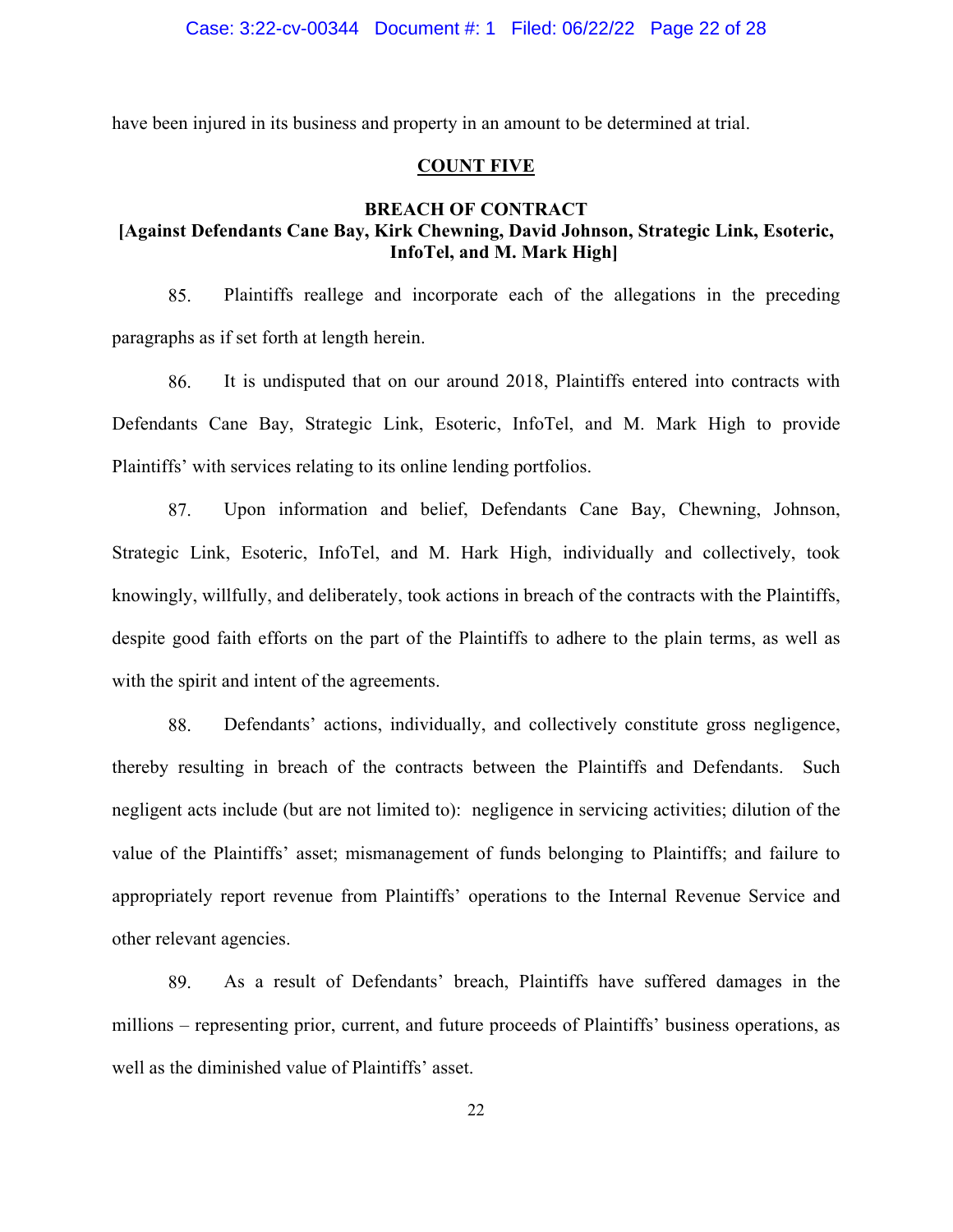### **COUNT SIX**

## **BREACH OF IMPLIED DUTY OF GOOD FAITH AND FAIR DEALING [Against Defendants Cane Bay, Kirk Chewning, David Johnson, Strategic Link, Esoteric, InfoTel, and M. Mark High]**

90. Plaintiffs reallege and incorporate each of the allegations in the preceding paragraphs as if set forth at length herein.

91. The contracts entered into between Plaintiffs and Defendants all require that each party act in good faith toward the other party and to deal fairly with that party when performing the express terms of the contract.

92. Defendants Cane Bay, Kirk Chewning, David Johnson and Strategic Link each had an obligation to use good faith in the execution of their duties as service providers to the Plaintiffs.

93. Indeed, in negotiating and entering into the various agreements in 2018, Plaintiffs reasonably expected that the restructured relationship between the parties would result in the Plaintiffs realizing greater economic advantages from and control of business operations to ensure the Tribe received both more profit to fund government programs and provide significant gains in Tribal employment opportunities.

94. In acting to improperly bill Plaintiffs for expenses and costs to which it was not obligated to pay, Defendants Cane Bay, Kirk Chewning and David Johnson acted in violation of their duty of good faith.

95. In purposely deferring due and owing accounts payable so as to distribute success fees to Cane Bay to the detriment of Plaintiffs, Defendants Cane Bay, Kirk Chewning and David Johnson violated their duty of good faith.

96. In refusing to comply with requests for access to Plaintiffs' own assets, including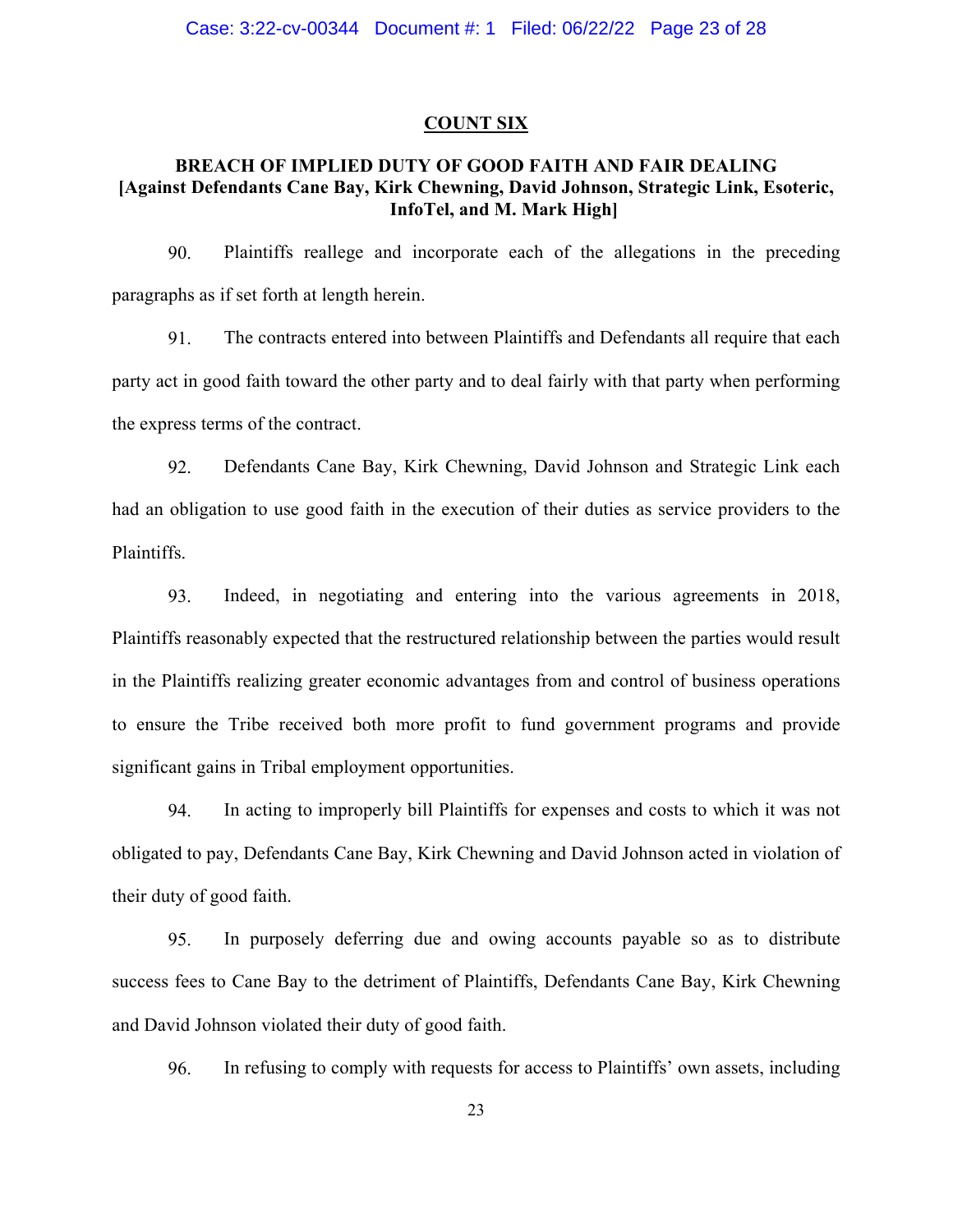## Case: 3:22-cv-00344 Document #: 1 Filed: 06/22/22 Page 24 of 28

intellectual property and systems, Defendants Cane Bay, Chewning, and Johnson violated their duty of good faith by seeking to hold hostage Hummingbird and Miinan in exchange for payment of invoices disputed in good faith.

97. In acting to route leads away from Hummingbird and Miinan and to its other tribal portfolios, Defendants Cane Bay, Kirk Chewning and David Johnson violated their duty of good faith by degrading the quality of loans comprising Plaintiffs' portfolios and leading to the gradual decline in value of the portfolios.

98. As a result, Plaintiffs have suffered significant damages - representing prior, current, and future proceeds of Plaintiffs' business operations, as well as the diminished value of Plaintiffs' asset.

## **COUNT SEVEN**

## **TORTIOUS INTERFERENCE WITH CONTRACT [Against Defendants Cane Bay, Kirk Chewning, David Johnson]**

99. Plaintiffs reallege and incorporate each of the allegations in the preceding paragraphs as if set forth at length herein.

100. To facilitate their operation of their business, Plaintiffs' had various third party agreements, including the agreement with Dimension Credit to provide capital to the portfolios.

101. Through their improper and wrongful conduct, Defendants Cane Bay, Kirk Chewning and David Johnson, directly interfered with Plaintiffs' contractual relationship with Dimension Credit by forcing them to call Plaintiffs' loan on or about May 2022.

102. Defendants' contractual interference is documented and it was intentional.

103. There was a direct causal connection between Defendants' interference and the damages that Plaintiffs suffer and continue to suffer as a result of its multi-million dollar note suddenly being called for payment.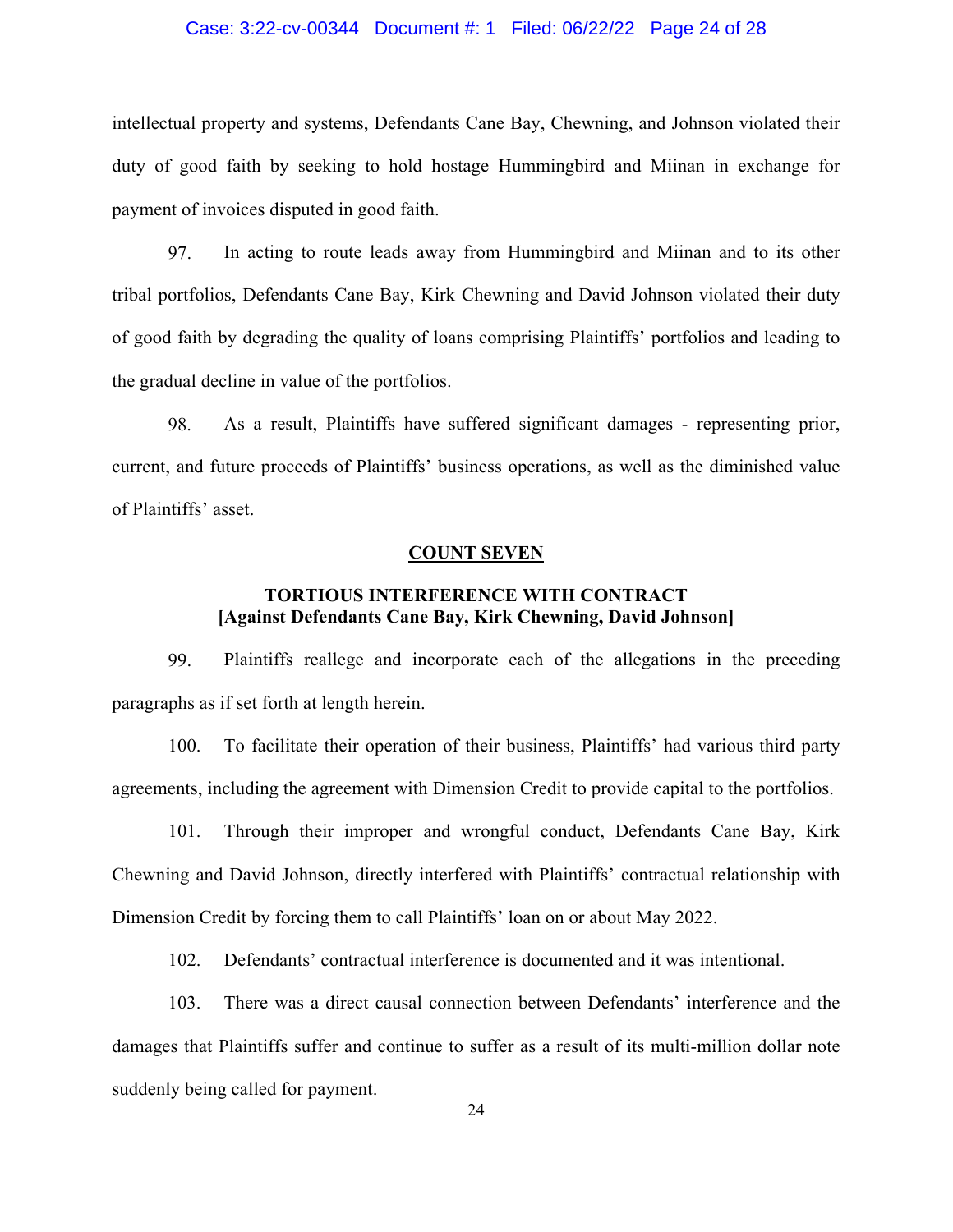## Case: 3:22-cv-00344 Document #: 1 Filed: 06/22/22 Page 25 of 28

104. Defendants had no right, privilege, or ability to interfere with this contractual relationship.

## **COUNT EIGHT**

### **CONVERSION**

# **[Against Defendants Cane Bay, Kirk Chewning, David Johnson, Kim Anderson, Strategic Link, Esoteric, InfoTel, and M. Mark High]**

105. Plaintiffs reallege and incorporate each of the allegations in the preceding paragraphs as if set forth at length herein.

106. In acting to divert assets, data, and intellectual property belonging to the Plaintiffs, Defendants Cane Bay, Kirk Chewning, David Johnson, Kim Anderson, Strategic Link, Esoteric, and InfoTel have knowingly and deliberately attempted to control or take Plaintiffs' property.

107. Defendants' have acted in this manner without the Plaintiffs' consent and, indeed, in spite of Plaintiffs' adamant protests.

108. Defendants' taking of Plaintiffs' assets have resulted in significant and serious interference with Plaintiffs' ability to control, possess, operate, and manage its business operations.

## **COUNT NINE**

# **UNJUST ENRICHMENT Against Defendants Cane Bay, Kirk Chewning, David Johnson, Strategic Link, Esoteric, InfoTel, and M. Mark High]**

109. Plaintiffs reallege and incorporate each of the allegations in the preceding paragraphs as if set forth at length herein.

110. Defendants Cane Bay, Kirk Chewning, David Johnson, Strategic Link, Esoteric,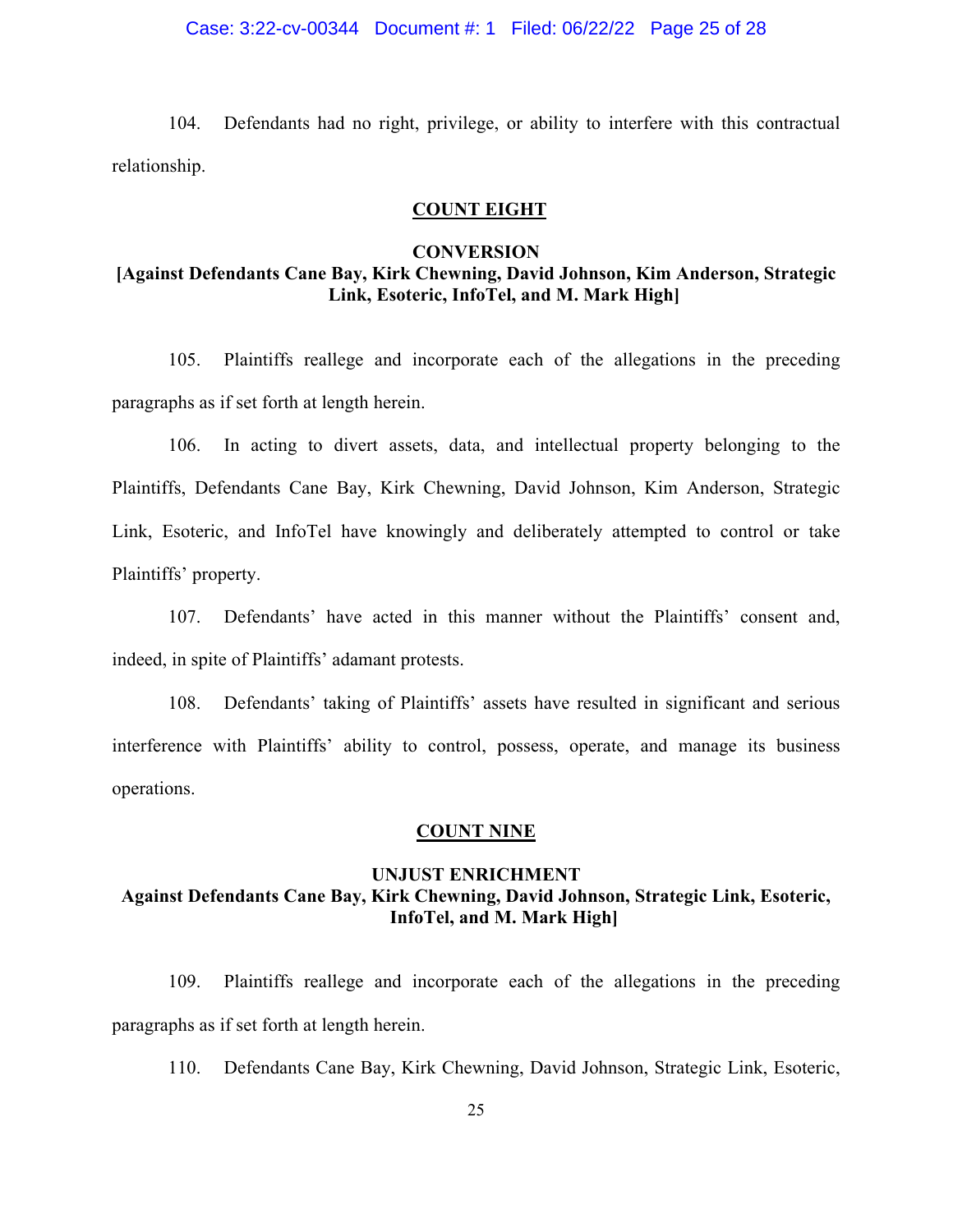## Case: 3:22-cv-00344 Document #: 1 Filed: 06/22/22 Page 26 of 28

and InfoTel knowingly and deliberately took action to retrieve funds from Plaintiffs through fraudulent expense reports, improper cash management and oversight, and unjustified interest payments to Dimension Credit.

111. Such improper revenue collection has resulted in an inequitable and unjust retention of funds that rightfully belonging to the Plaintiffs. Defendants cannot and should not retain this benefit without compensating Plaintiffs for the value received to date.

### **COUNT TEN**

## **INJUNCTIVE RELIEF [As to all Defendants]**

112. Plaintiffs have already suffered and will continue to suffer immediate and irreparable harm as a result of Defendants' wrongful actions

113. There is no adequate legal remedy to compensate Plaintiffs for Defendants' actions.

114. Defendants have no legal basis for its continued attempt to control and divert Plaintiffs' property. Accordingly, Plaintiffs have a substantial likelihood of success on the merits.

## **COUNT TWELVE**

# **DECLARATORY JUDGMENT [As to all Defendants]**

115. Plaintiffs reallege and incorporate each of the allegations in the preceding paragraphs as if set forth at length herein.

116. An actual controversy has arisen and now exists between Plaintiffs and Defendants concerning their respective rights and duties.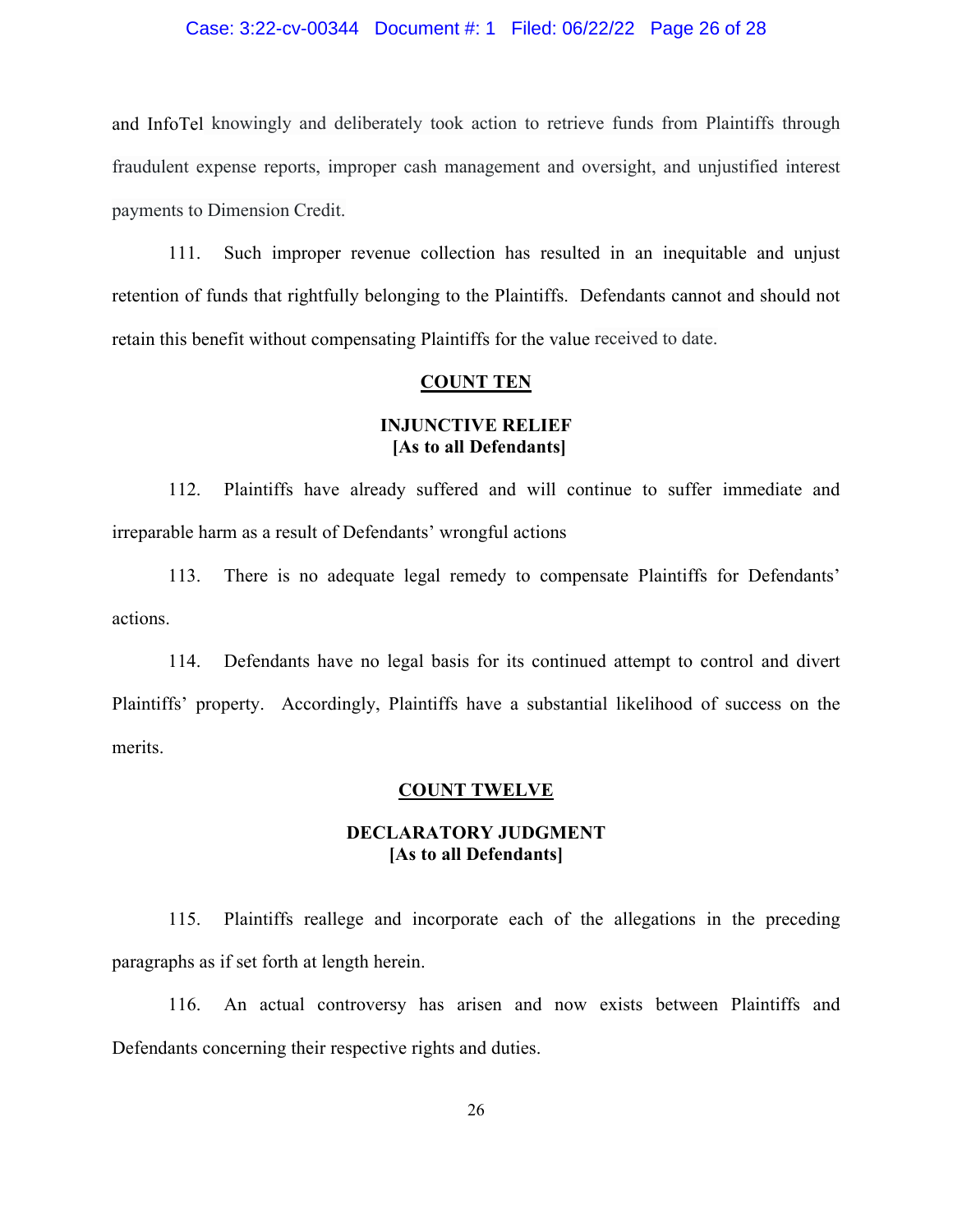## Case: 3:22-cv-00344 Document #: 1 Filed: 06/22/22 Page 27 of 28

117. Pursuant to 28 U.S.C. §§ 2201 and 2202, a judicial determination of the respective rights of the parties with respect to the actions of the Defendants and the contracts at issue is both necessary and appropriate under the circumstances.

118. Plaintiffs have no equally plain, speedy, or adequate remedy to prevent Defendants' actions other than seeking declaratory relief.

## **PRAYER FOR RELIEF**

WHEREFORE, Plaintiffs respectfully request that the Court grant the following relief:

- 1. Declaratory judgment that Defendants have violated RICO;
- 2. An order obligating Defendants to disgorge all revenues and profits derived from their scheme;
- 3. Injunctive relief prohibiting Defendants from continuing their wrongful conduct;
- 4. Compensatory damages, in an amount to be determined at trial;
- 5. Treble, multiple, punitive, and/or exemplary damages, in an amount to be determined at trial;
- 6. Pre-judgment and post-judgment interest;
- 7. An order awarding Plaintiffs the costs of suit, including reasonable attorneys' fees as provided by law; and
- 8. Any other relief the Court, in its discretion, finds necessary and/or appropriate.